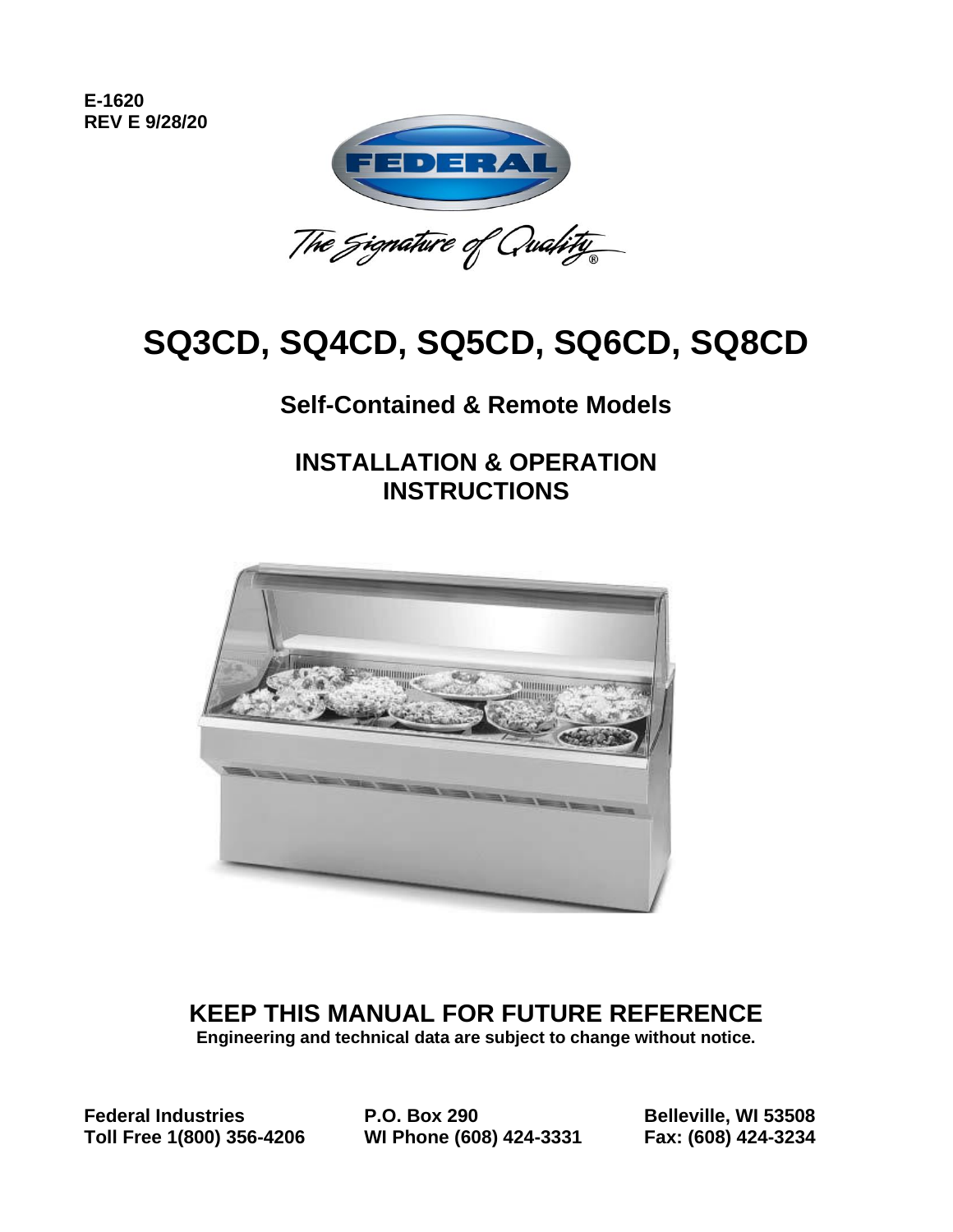## **Contents**

| REFRIGERATION & ELECTRICAL DATA - SELF-CONTAINED  18 |  |
|------------------------------------------------------|--|
|                                                      |  |
|                                                      |  |
|                                                      |  |
|                                                      |  |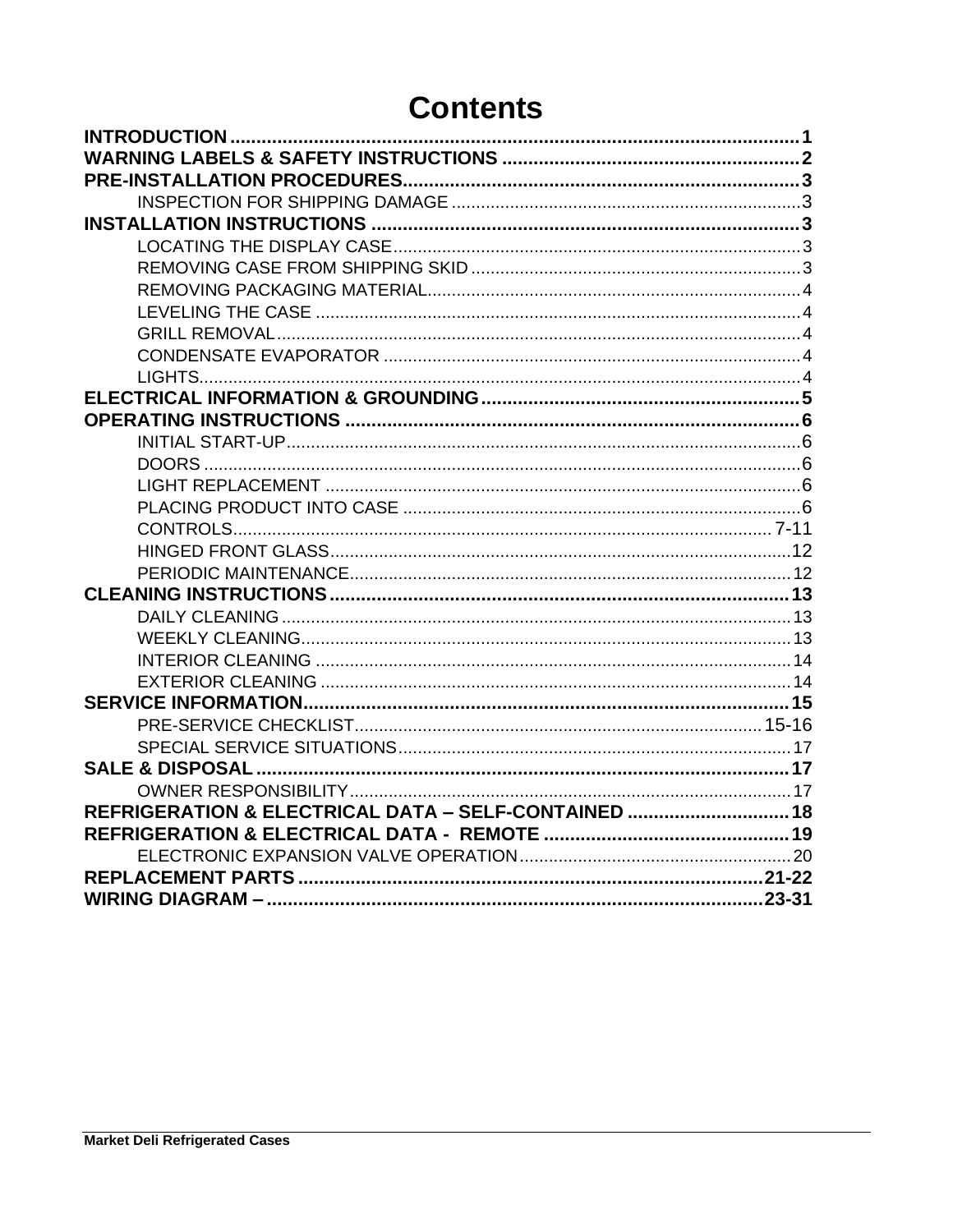# INTRODUCTION

Thank you for purchasing a Federal Industries display case. This manual contains important instructions for installing and servicing the Market Deli Refrigerated Cases. A repair parts list and wiring diagram are also included in the manual. Read all of these documents carefully before installing or servicing your case.



#### **NOTICE**

**Read this manual before installing your case. Keep this manual and refer to it before doing any service on the equipment. Failure to do so could result in personal injury or damage to the case.**



### **NOTICE**

**Installation and service of the electrical components in the case must be performed by a licensed electrician.**

The portions of this manual covering electrical components contain technical instructions intended only for persons qualified to perform electrical work.



### **DANGER**

**Improper or faulty hookup of electrical components in the case can result in severe injury or death.**

**All electrical wiring hookups must be done in accordance with all applicable local, regional, or national standards.**

#### **SERIAL NUMBER**

Record the model and serial numbers of the case for easy reference. Always refer to both model and serial numbers in your correspondence regarding the case.

Case Model **Example 20 and Serial Number** Serial Number Condensing Unit Model The Condensing Onit Model Serial Number

This manual cannot cover every installation, use, or service situation. If you need additional information, call or write us:

> **Warranty/Technical Service Department Toll Free (800) 356-4206 WI Phone (608) 424-3331 [geninfo@federalind.com](mailto:geninfo@federalind.com)**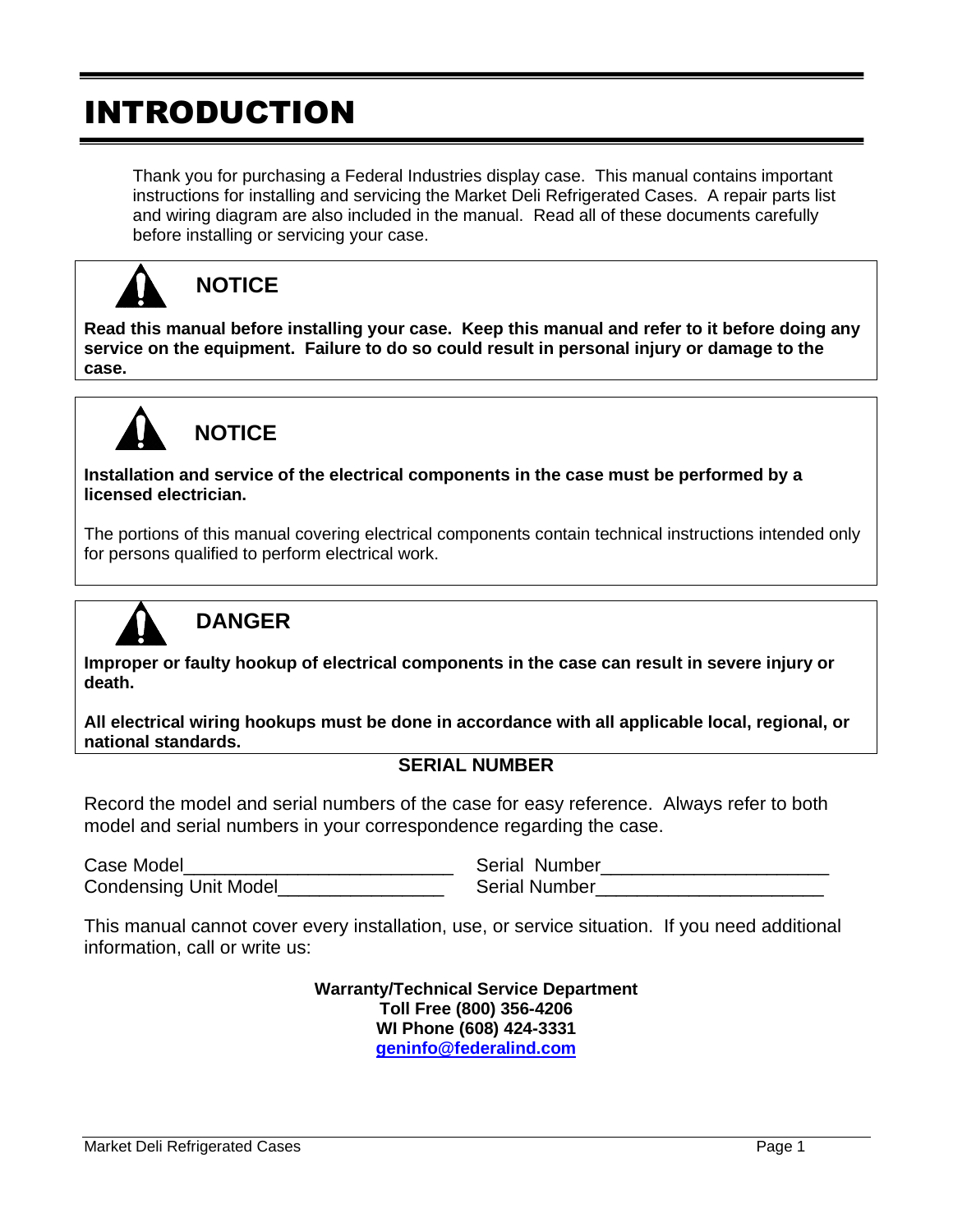# WARNING LABELS & SAFETY INSTRUCTIONS



This is the safety-alert symbol. When you see this symbol on your case or in the manual, be alert to the potential for personal injury or damage to your equipment.

Be sure you understand all safety messages and always follow recommended precautions and safe operating practices.



### **NOTICE TO EMPLOYERS**

**You must make sure that everyone who installs, uses, or services your case is thoroughly familiar with all safety information and procedures.**

Important safety information is presented in this section and throughout the manual. The following signal words are used in the warnings and safety messages:

- **DANGER:** Severe injury or death **will** occur if you ignore the message.
- **WARNING:** Severe injury or death **can** occur if you ignore the message.
- **CAUTION:** Minor injury or damage to your case **can** occur if you ignore the message.
- **NOTICE:** This is important installation, operation, or service information. If you ignore the message, you may damage your case.

The warning and safety labels shown throughout this manual are placed on your Federal Industries case at the factory. Follow all warning label instructions. If any warning or safety labels become lost or damaged, call our customer service department at 1(800) 356-4206 for replacements.



This label is located on the back of the display case. This label is located below the display pan.

 CAUTION HAZARDOUS MOVING PARTS DO NOT OPERATE UNIT WITH DISPLAY PANS REMOVED.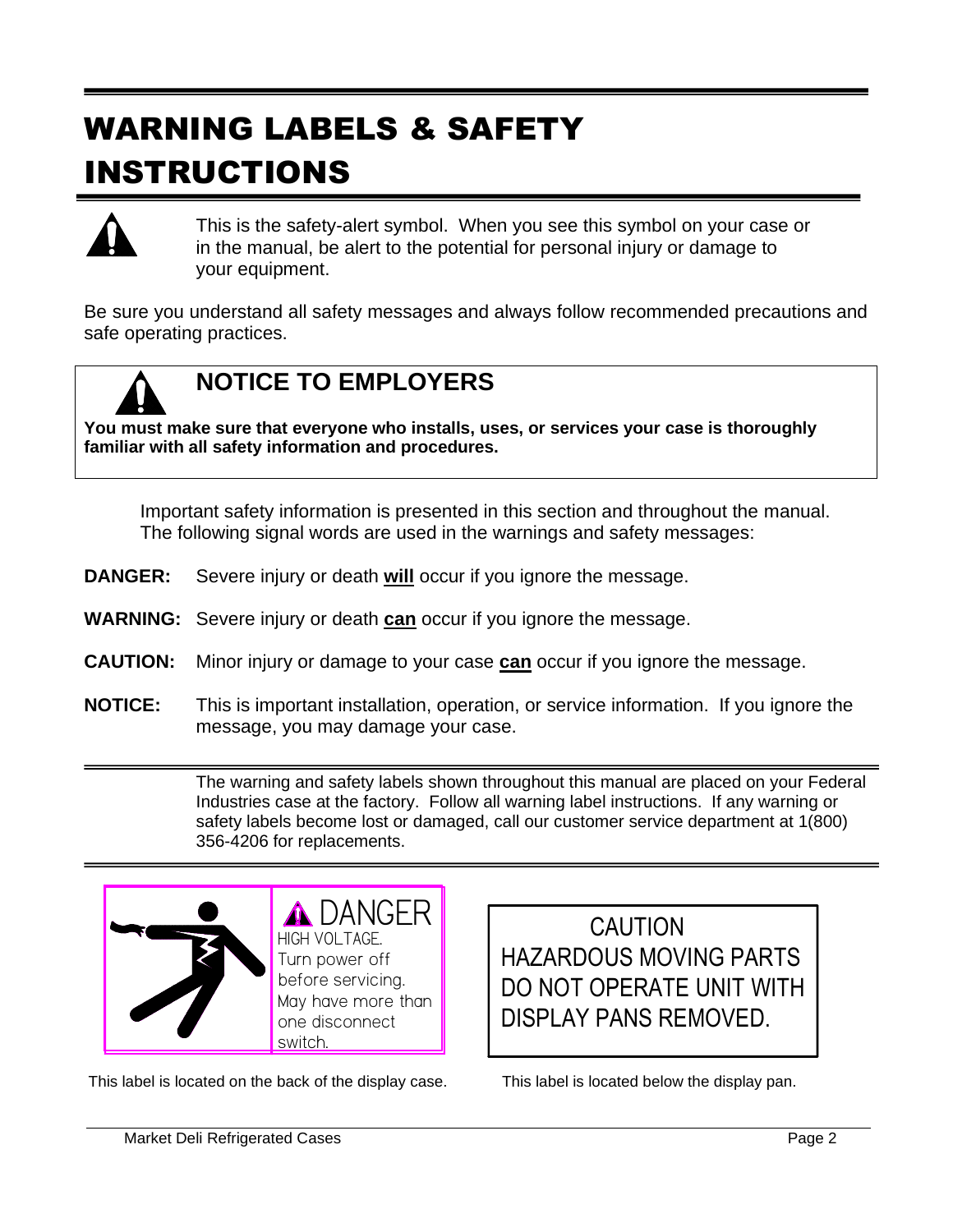

*This label is located on the back of the display case.*

# PRE-INSTALLATION PROCEDURES

#### **Inspection For Shipping Damage**

You are responsible for filing all freight claims with the delivering truck line. Inspect all cartons and crates for damage as soon as they arrive. If damage is noted to shipping crates or cartons, or if a shortage is found, note this on the bill of lading (all copies) prior to signing.

If damage is discovered when the case is uncrated, immediately call the delivering truck line and follow-up the call with a written report indicating concealed damage to your shipment. Ask for an immediate inspection of your concealed damage item. Crating material must be retained to show the inspector from the truck line.

# INSTALLATION INSTRUCTIONS

#### **Locating The Display Case**

The case should be located where it is not subjected to the direct rays of the sun, heating ducts, grills, radiator, or ceiling fans, nor should it be located near open doors or main door entrances. Also, avoid locations where there is excessive air movement or air disturbances.

The condenser air inlet is located at the rear of the case. Do not block this inlet and do not locate the air inlet near a source of heat.

#### **Removing Case from Shipping Skid**

#### **CAUTION: Do not push against the curved glass, end glass, doors, or doorframes when removing the case from the skid or moving**

Move the case as near as possible to the final location before removing it from the shipping skid. **the case. Case damage or glass breakage could result.**

Remove the eight (8) screws that secure the case to the skid.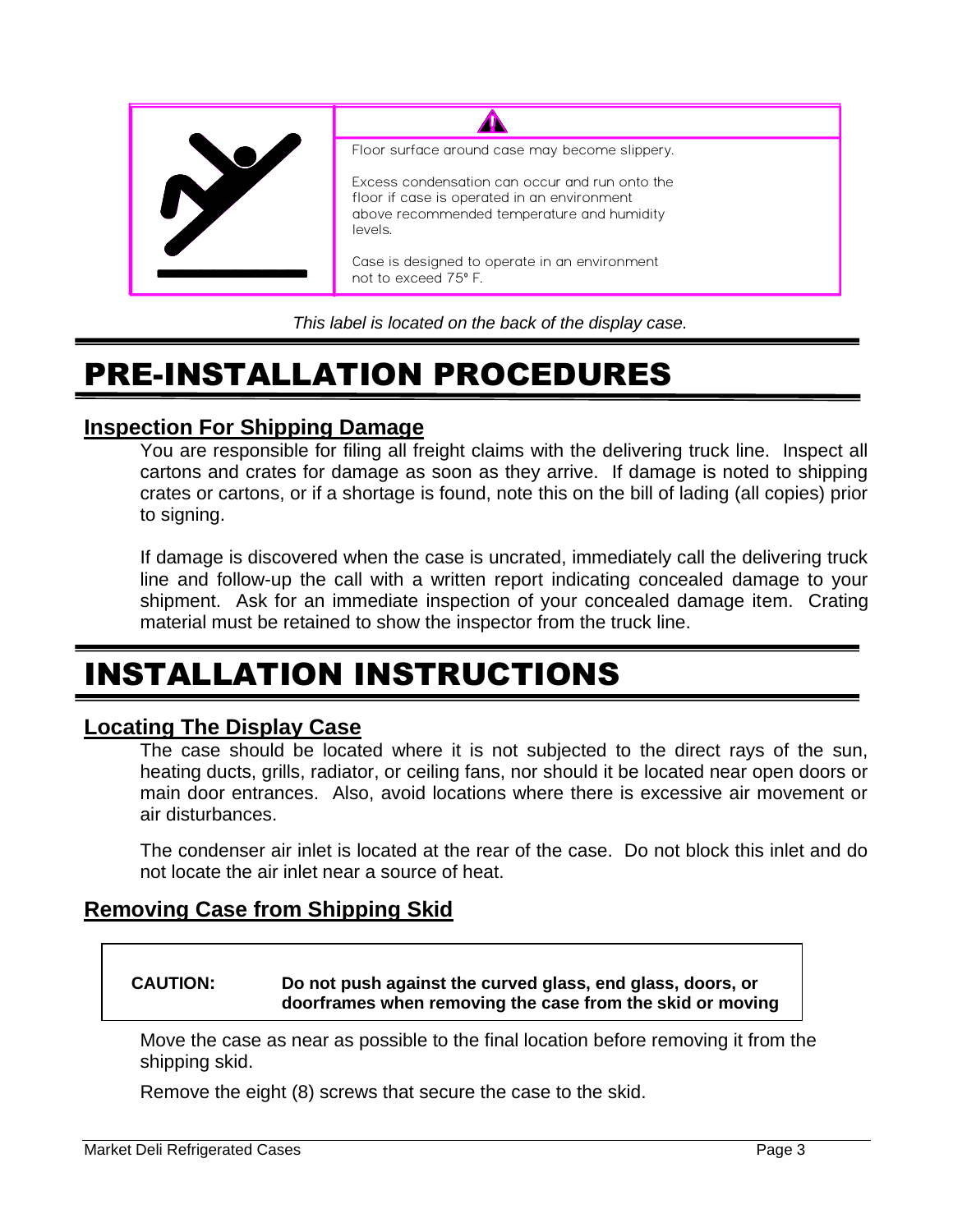#### **Removing Packaging Material**

Remove the brackets that held the case to the shipping skid.

Remove the shipping tape that secures the doors and lift-up glass. If it is necessary to remove tape residue from plastic materials, use cleaning compounds recommended in the cleaning section of this manual.

#### **Leveling the Case**

The case must be level for proper drainage of defrost condensate to the condensate evaporator.

Four (4) leg levelers are provided for leveling the case. The leg levelers can be turned in, and the case can be placed with the base frame on the floor.

The leveled case can be sealed to the floor using and NSF Listed Sealant.

#### **Grill Removal**



**DANGER: Electrical shock hazard. Do not operate unit with panels removed.**

The front of the case has a removable base panel to access the refrigeration components. Normally, it is not necessary to remove the panel to install the case. This panel must be in place for proper operation of the case.

There is one (1) removable panel on the back of the case. The panel allows access to the condensing unit, and the field wiring connection box. Remove this panel to make field-wiring connections.

#### **Condensate Evaporator**

This case is furnished with an electric condensate evaporator. Plumbing connections are not required.

The condensate evaporator is located behind the rear panel and is accessible from the rear of the case.

Make sure that the drain line has not been dislodged during shipment and that the drain terminates properly over the water reservoir.

#### **Lights**

The ballasts used on this case allow removal of one or more top lights without affecting the remaining lights.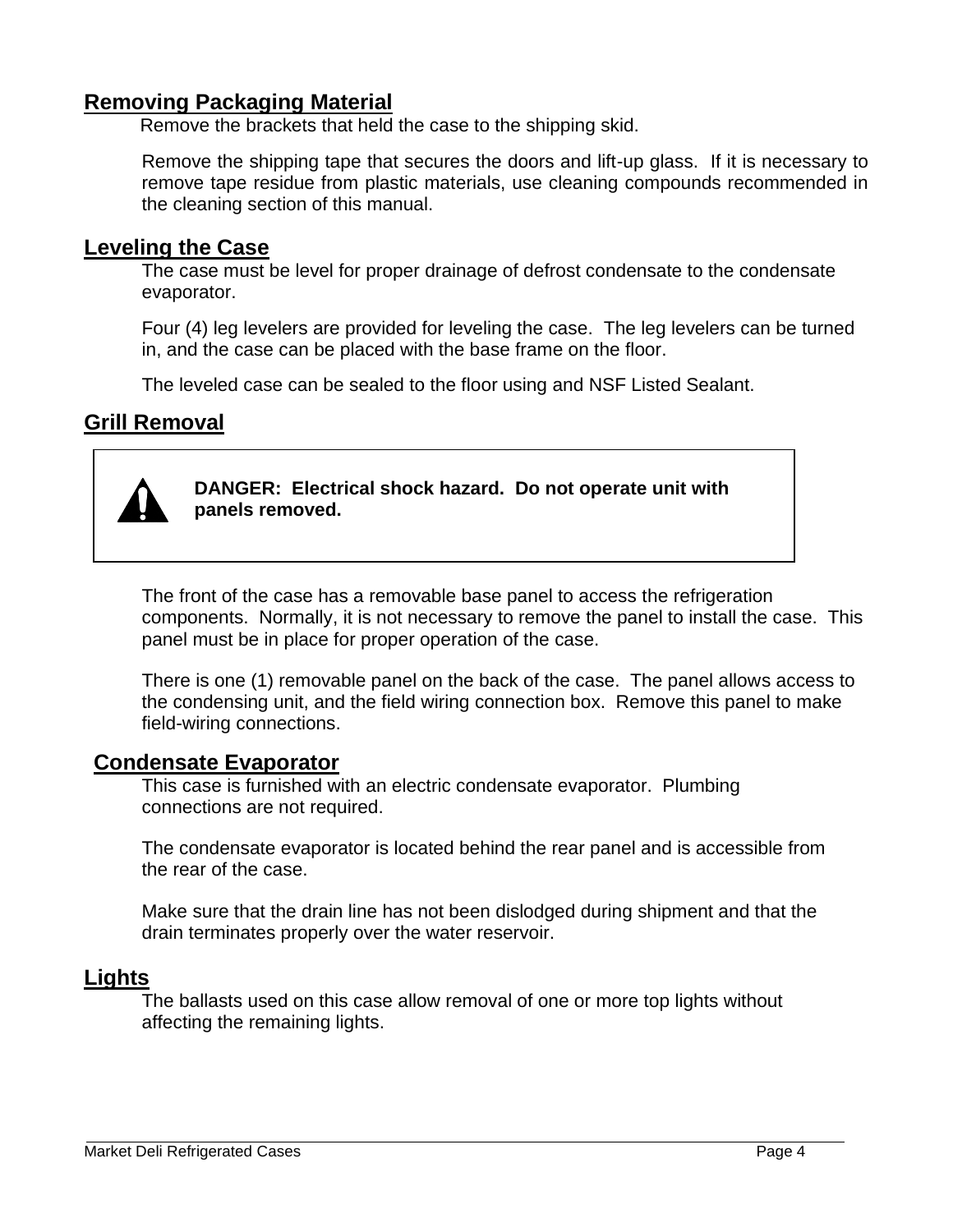# ELECTRICAL INFORMATION & GROUNDING

#### **This Case Must Be Grounded**



**DANGER: Improper or faulty hookup of electrical components in the display case can result in serve injury or death.**

All case electrical connections must be performed only by a licensed electrician.

All electrical wiring hookups must be done in accordance with all applicable local, regional, or national electrical standards.

A separate circuit for each display case is recommended to prevent other appliances on the same circuit from overloading the circuit and causing malfunction.

The electrical service must be grounded upon installation.

This unit is designed for permanent connection to a power source. See the electrical data plate located next to electrical junction box for proper circuit size and wire ampacity.

The electrical field connection 2 x 4 box is accessible from the rear of the case and is located in the right "leg" (as viewed from case rear). A second 2 x 4 field connection box is also located in the right leg and is required to supply electrical power to the general purpose receptacle.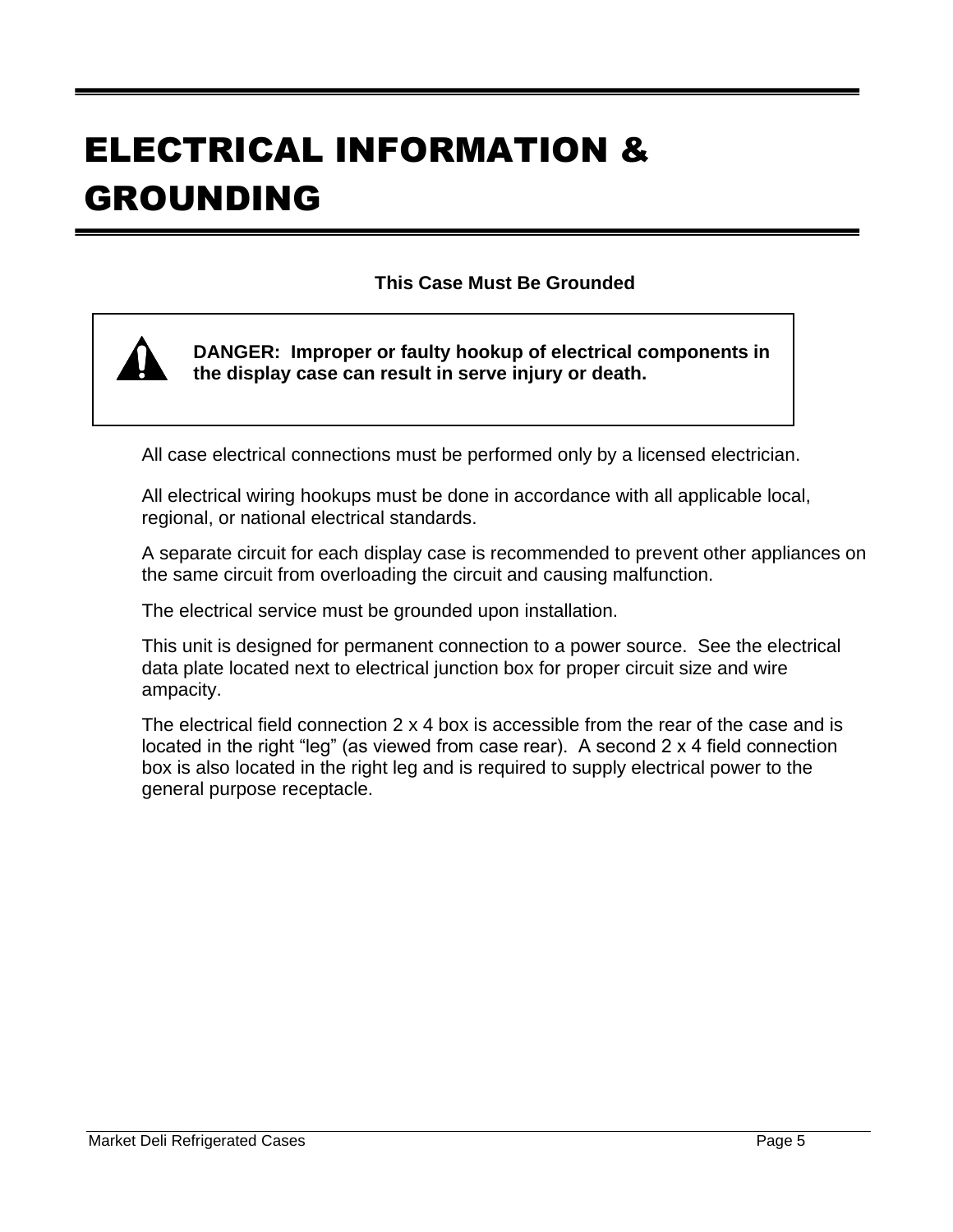# OPERATING INSTRUCTIONS

#### **Initial Start-Up**

After all the checks outlined in the installation section of this manual have been made, the case is ready to be put into service.

#### **Doors**

Clean the door track frequently for easy door operation. A very light film of lubricant, such as PAM, will help the doors slide easily.

The entire door track assembly may be removed if desired by tilting the top back and lifting the entire frame out.

The display case is intended to be operated with the rear doors in place. However, during peak service periods, the doors may be removed for ease of serving out of case. DO NOT keep doors off unit for long periods of time.

#### **Light Replacement**

Remove bulb from top light assembly by rotating bulb 90 degrees and pulling outward. This will allow bulb prongs to easily slide out of bulb receptacles located at each end of the bulb.

The bulbs are furnished with plastic safety light shields. Make certain the light shields are always in place to safeguard against bulb breakage.

When replacing lights, use direct equivalents to the original bulbs.

#### **Placing Product into Case**

Do not block the slots along the front or rear of the case display floor.

#### **CASE SHOULD BE STOCKED WITH PRE-CHILLED PRODUCT ONLY.**

The display pans are removable for cleaning and can become dislodged in shipment. To ensure proper airflow and performance of the case, make sure that the display pans are positioned as shown. Check that the pans are installed properly before placing product on the display pans.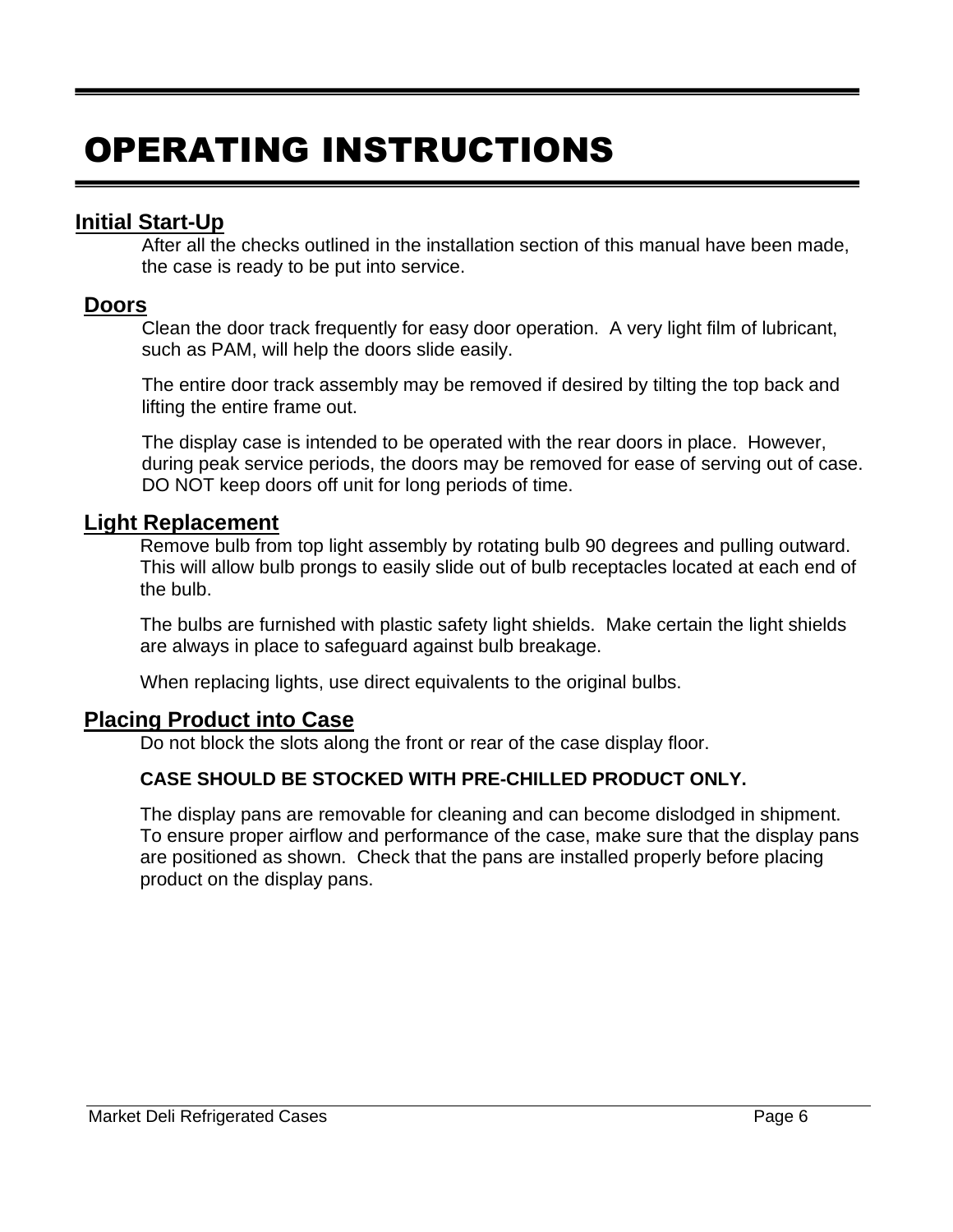### CONTROLS BEFORE 01/2019

#### **E3014**

#### **A. Display**

Display temperature readout and displays the time.

#### **B. Down Arrow**

Press once to display current heat setting, press again to change to a warmer setting.

#### **C. Up Arrow**

Press once to display current refrigeration setting. Press again to change to a cooler setting.

#### **Temperature Setting**

The display has an off position, "0", and numbered position 1 through 9. The coolest setting is 9. Be using the up and down arrows, set the display at the lowest number necessary to achieve desired case temperature.

#### **D. Clock Display/Set**

Press to display current time. Adjust time with bottoms B (Hours) & C (Minutes). Press again to return the temperature display.

#### **E. Defrost Start Display/Set**

Press to display current defrost start time – adjust same as clock.

#### **F. Defrost Stop Display/Set**

Press to display current auto stop time – adjust same as clock. If start and stop time are the same, auto start/stop is off.

#### **G. Light Switch**

Turns fluorescent lights on and off. Red light indicates on.

#### **H. Humidity Switch**

Turns the optional humidification system on and off. Red light indicates switch is on.

#### **I. Main Power Switch**

Turns off power to all components – retains all settings. This **does not** turn off complete power to the unit.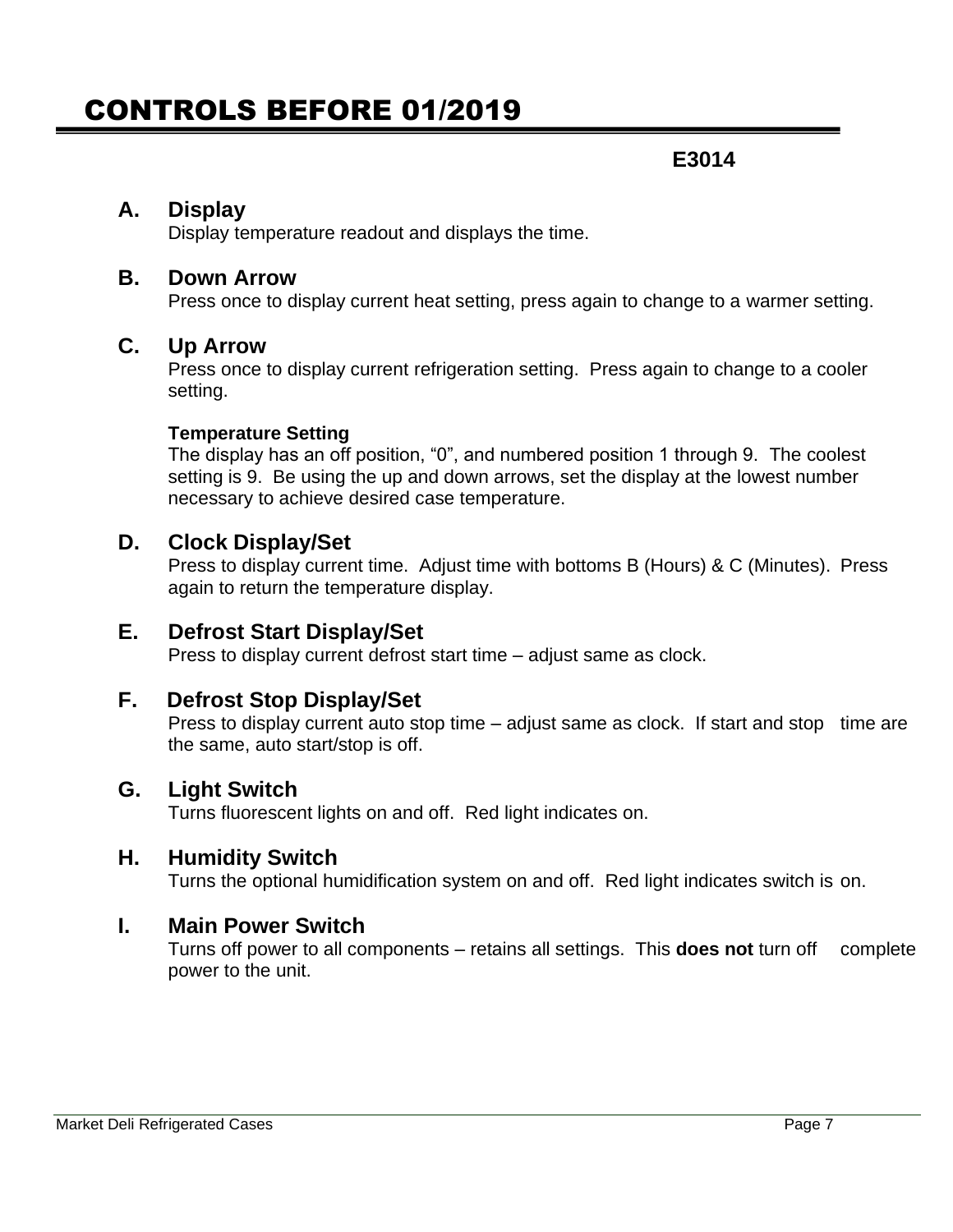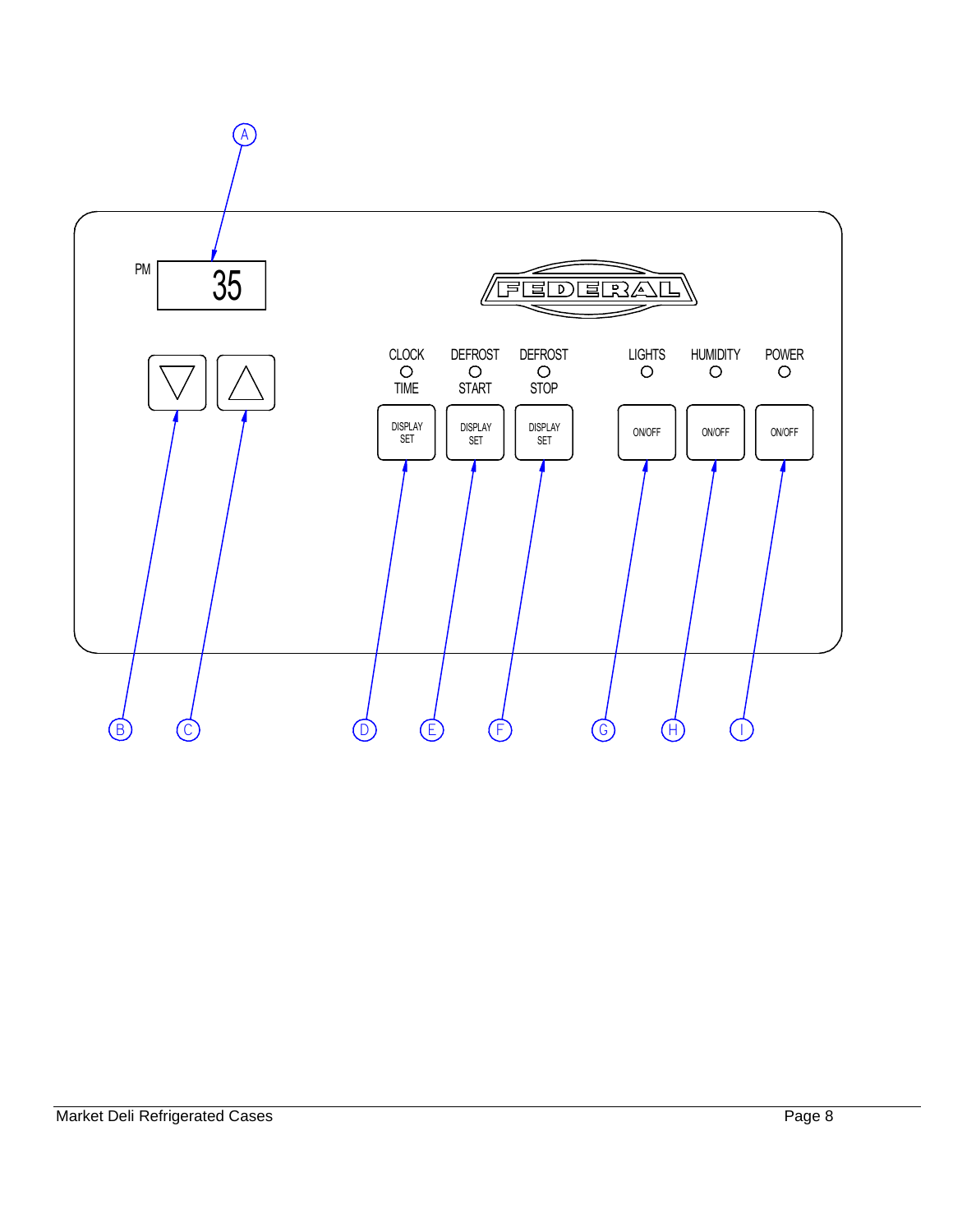## CONTROLS AFTER 01/2019

#### **Control Description**

| $\Delta$ | NOTICE: This refrigerated display case is designed to operate                                                   |
|----------|-----------------------------------------------------------------------------------------------------------------|
|          | in a maximum environment of 80 DEG. F and 55% relative<br>humidity. Exceeding these limits will cause poor case |
|          | performance and sweating of glass panels.                                                                       |



#### **Power Switch (Refrigerated Models Only)**

The unit has a power switch that turns off power to the entire unit, including the condensate evaporator and the lights.

#### **Light Switch (All Models)**

The unit has a light switch that turns on and off the interior lights of unit.

#### **Electronic Temperature Control (Refrigerated Models Only)**

The temperature control allows the user to adjust the temperature of the display merchandiser to their needs. When not in adjustment mode the read out shows relative interior case temperature.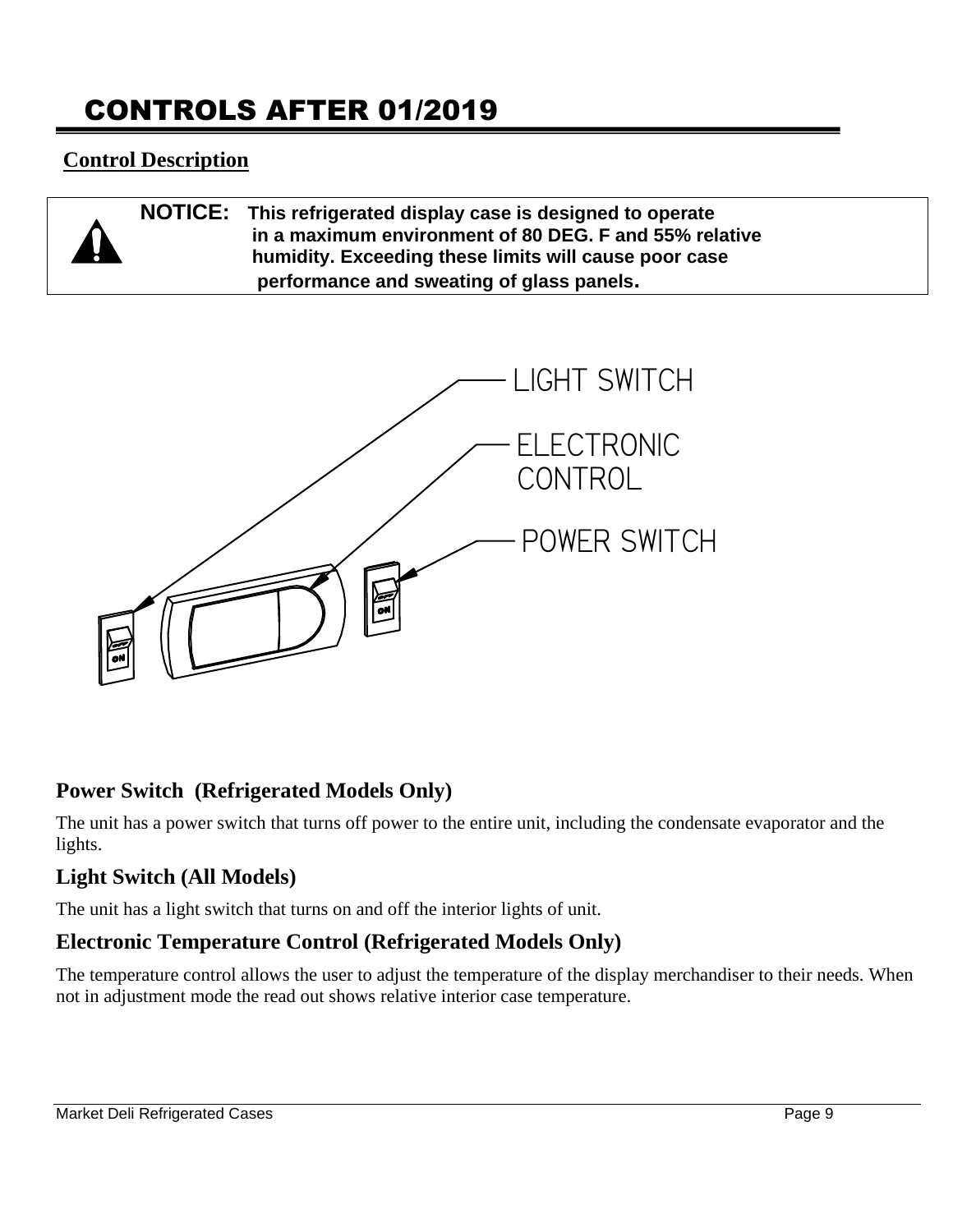#### **Using Electronic Temperature Control (Refrigerated Models Only)**



#### **Button Overview**

|               | Press and hold this button for 3 seconds to turn system on (if off) or off (if on).<br>Also used to adjust set point when in set point adjust mode                    |
|---------------|-----------------------------------------------------------------------------------------------------------------------------------------------------------------------|
| $m_{U}$       | Press to enter set point adjust mode, confirm set point changes, and mute alarms.                                                                                     |
| $\frac{1}{2}$ | Press and hold this button for 3 seconds to initiate a manual defrost (and cancel defrost if<br>initiated), also adjusts set point down when in set point adjust mode |
|               |                                                                                                                                                                       |

#### **Powering on control**

To turn refrigeration control power on, press and hold  $\phi$  for approx. five seconds. The display will read "On" while the button is depressed. When the control powers on, the display will read the relative current case temperature (on initial startup this would be room temperature). The compressor run indicator  $\Theta$  will illuminate on the display, meaning that the compressor is running. (Note: the control may already be in the on mode when shipped from factory).

To turn refrigeration control power to off, press and hold  $\phi$  for approx. five seconds. The display will read "Off" while the button is depressed. When the control powers off the display will flash back and forth between the relative current case temperature and "Off". The compressor run indicator  $\Theta$  will be off on the display. When refrigeration control is in the off mode cabinet lights and evaporator fans will still operate, but the compressor will not turn on causing the case to gradually reach room temperature.

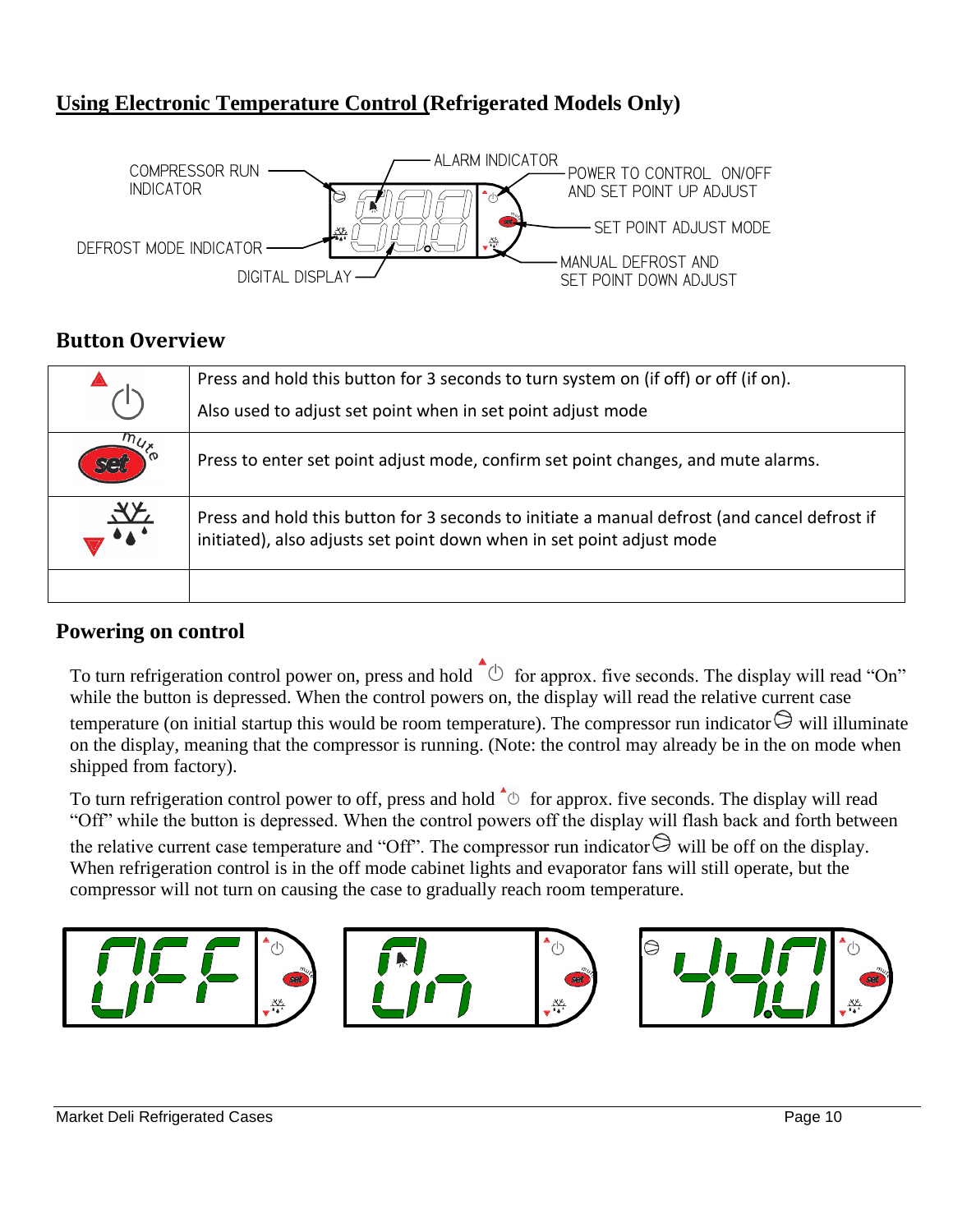#### **Adjusting the set point**

The set point is what determines how cold the display case will hold food and beverage. To adjust the set point press and hold the  $\bullet$  button approx. 5 seconds until the display begins to flash a number. Then press the use the  $\overline{O}$  button to scroll number up (colder) or press the  $\overline{O}^{X\overline{A}}$  button to scroll number lower (warmer). There are nine (9) available set points numbers, the higher the number of the set point, the colder the display case will run, with setting "9" being the coldest and setting "1" being the warmest. Once you have chosen your desired setting press the  $\circled{st}^*$  button again to confirm your choice.



#### **Entering manual defrost mode**

In order to initiate a manual defrost press and hold the  $\overrightarrow{ }$   $\overrightarrow{ }$  button approx. 5 seconds. The control will read "dEF" while the button is being held. The defrost is initiated when the defrost mode indicator  $\frac{X}{A}$  illuminates on the display. The control display will then return to reading the case temperature. When the defrost mode indicator  $\frac{30}{44}$ turns off the defrost is complete and the compressor will turn back on illuminating the compressor run indicator $\Theta$ .



#### **Error codes**

It is possible for error codes to be displayed on the control screen. In the event of a malfunction an alarm will

sound and the alarm indicator will be displayed on the display. An error code or codes will flash intermittently on the display. If there are multiple codes, the display will continuously cycle through them. The following photo shows error code "E0" as an example.



**Mute:** You may mute the alarm by pressing and releasing the wrench button. The red ringing bell and all error codes will still be displayed. When the fault is remedied the control will return to normal operation and will automatically clear the codes from the display.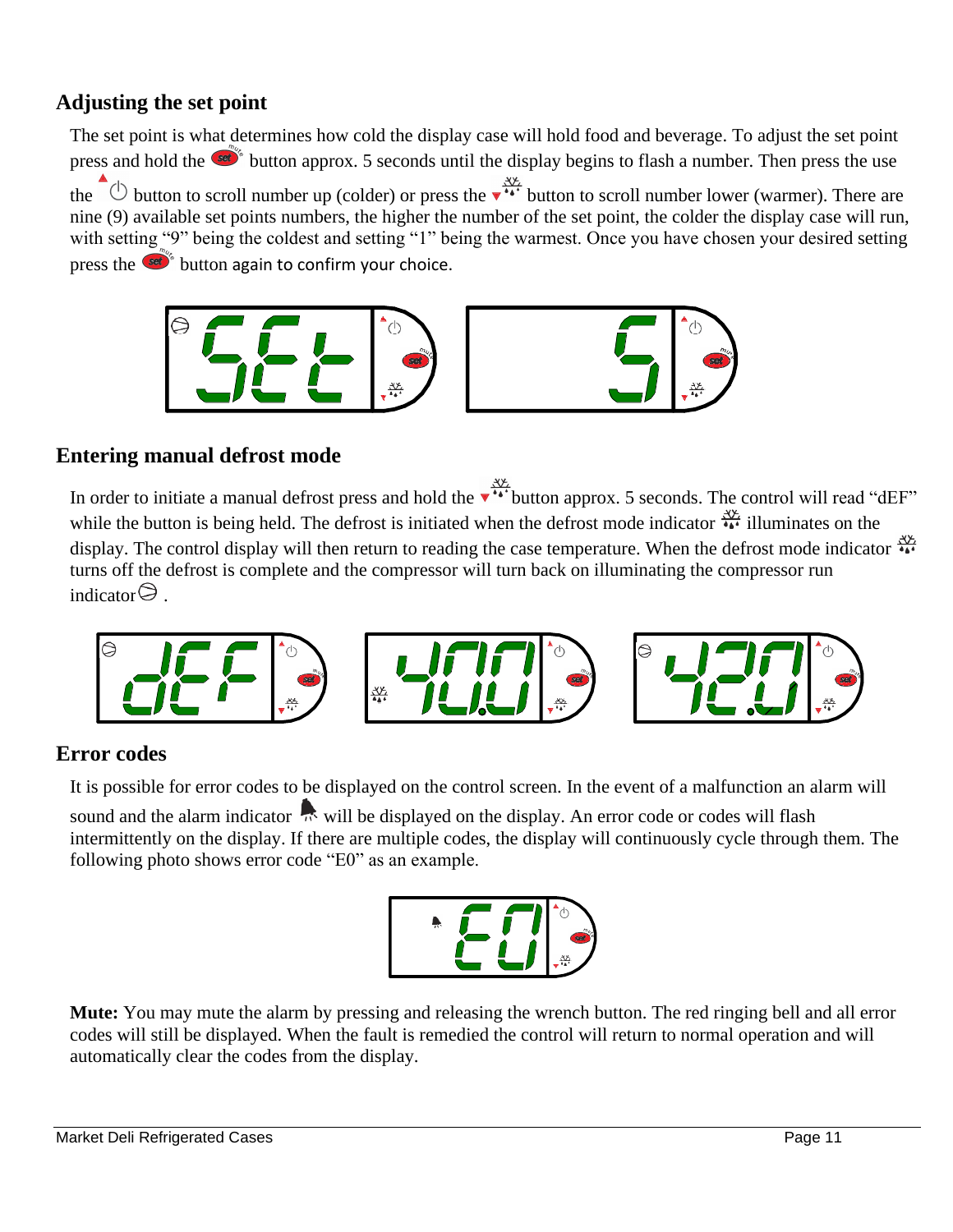#### **Hinged Front Glass**

The front glass hinges up for easy cleaning of the case interior. Pneumatic cylinders assist in lifting the glass. The glass will hold open in any position.

The hinged glass mechanism will give years of reliable operation in normal usage. Service on the lift mechanism is required if . . .

- -The glass becomes difficult to open.
- -The glass does not hold in the open position.
- -The glass closes fast.

Consult the factory if service is required.

**NOTE:** Condensation will occur on the front and side glass if the room environment exceeds 75º ambient and/or 55% relative humidity conditions.

#### **CAUTION: Operation of lift-up glass is to be done by trained store personnel only. This case is not intended to be used as a self-serve unit. Do not allow customers to operate liftup glass.**

#### **Periodic Maintenance**

*Cleaning Condenser Coil* Disconnect power to unit.

> Remove the rear grill and vacuum the front surface of the condenser coil. This should be done every one to two months as necessary.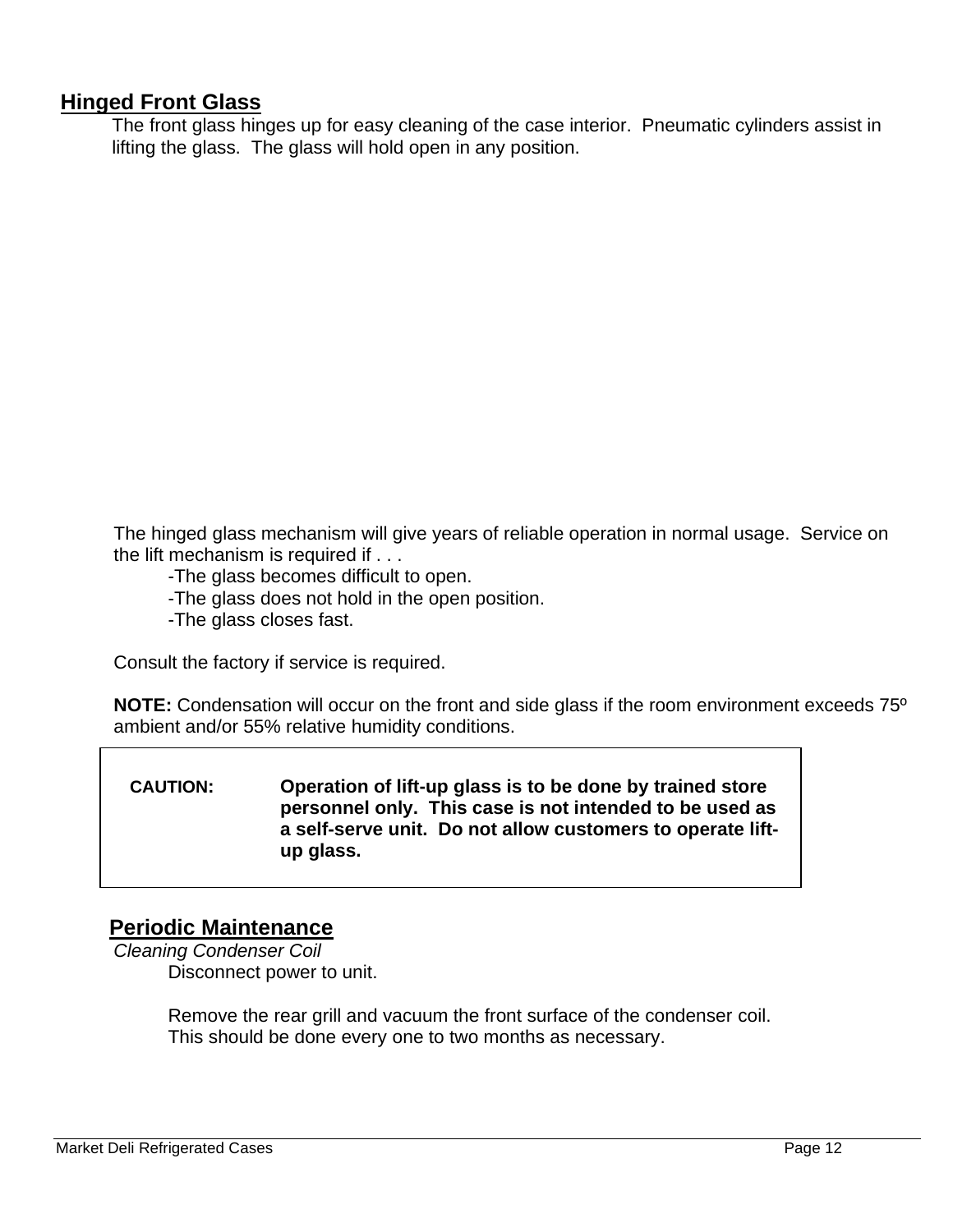# CLEANING INSTRUCTIONS

#### **Daily Cleaning**

This case should be cleaned thoroughly, as described in the weekly cleaning section, before it is used for the first time.

|    | <b>NOTICE:</b> | Avoid splashing or soaking any electrical components with water<br>to prevent electrical damage to the case.                                                             |
|----|----------------|--------------------------------------------------------------------------------------------------------------------------------------------------------------------------|
| Ab | <b>NOTICE:</b> | Shut off lights and power switches and remove all product from case.<br>Allow sufficient time for the unit to reach room temperature before<br>proceeding with cleaning. |

NOTE: For major spills or foreign material buildup use complete weekly cleaning instructions.

- 1. Clean all foreign materials from the door opening.
- 2. Wipe complete interior of case using a damp cloth.
- 3. The glass can be cleaned with common window cleaners. The remaining exterior surface should be wiped down using any ammoniated cleaners or soapy warm water.

Note: Detergents are **not** recommended.

#### **Weekly Cleaning**

This procedure is recommended on a weekly basis. It may need to be performed more often if necessary to maintain a clean, sanitary case. The case should be cleaned to this procedure before using the first time.

|           | <b>NOTICE:</b> | Avoid splashing or soaking any electrical components with water to<br>prevent electrical damage to the case.                                                             |
|-----------|----------------|--------------------------------------------------------------------------------------------------------------------------------------------------------------------------|
|           |                |                                                                                                                                                                          |
| <b>AL</b> | <b>NOTICE:</b> | Shut off lights and power switches and remove all product from case.<br>Allow sufficient time for the unit to reach room temperature before<br>proceeding with cleaning. |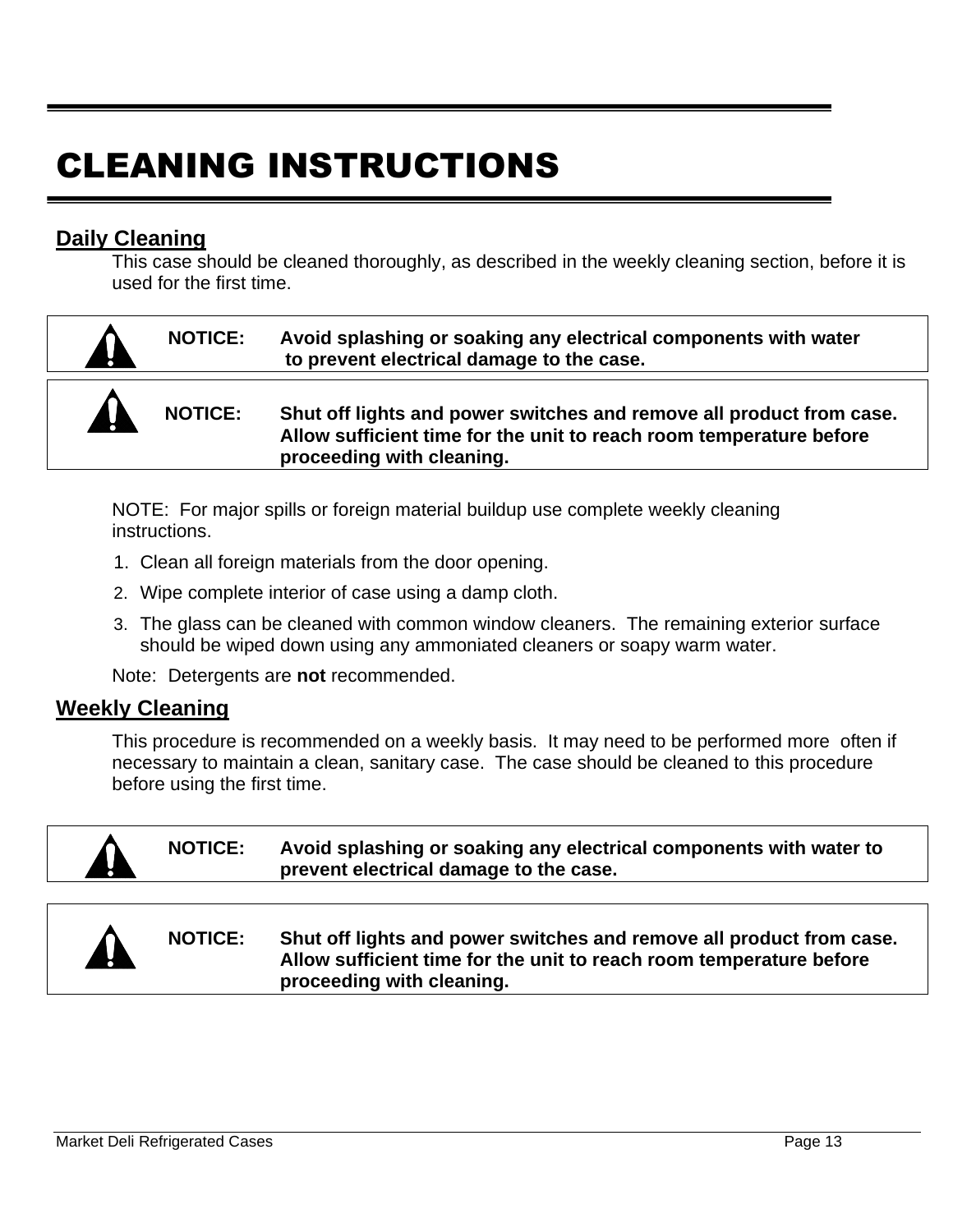#### **Interior Cleaning**

- 1. Remove rear doors by tilting top of frame back and lifting entire assembly out.
- 2. Lift up the front glass to the fully open position.
- 3. Lift the display pans up and take them out of the case.
- 4. Remove thumbscrews that hold the rear vent to the back of the case.
- 5. Take out front condensation glass by lifting it up and out.
- 6. Remove front vent by lifting straight up and out.
- 7. Clean the entire interior of the case using warm soaping water. Wipe off all soapy water with a damp cloth and allow to dry.

*Note: Depending on the amount of usage and spillage of foreign material, some fasteners may have to be removed and parts disassembled to allow proper cleaning of the unit.*

- 8. Clean all foreign material from door tracks using warm soapy water and a brush. Apply a light film of lubricant, such as PAM, to make the doors operate smoother.
- 9. Clean both sides of the doors and interior of the front glass using any common window cleaner.
- 10. Reassemble the case in reverse order starting with Step 6.

#### **Exterior Cleaning**

- 1. Clean the front glass using any common window cleaner.
- 2. The exterior surfaces should be wiped down using any ammoniated cleansers or warm soapy water.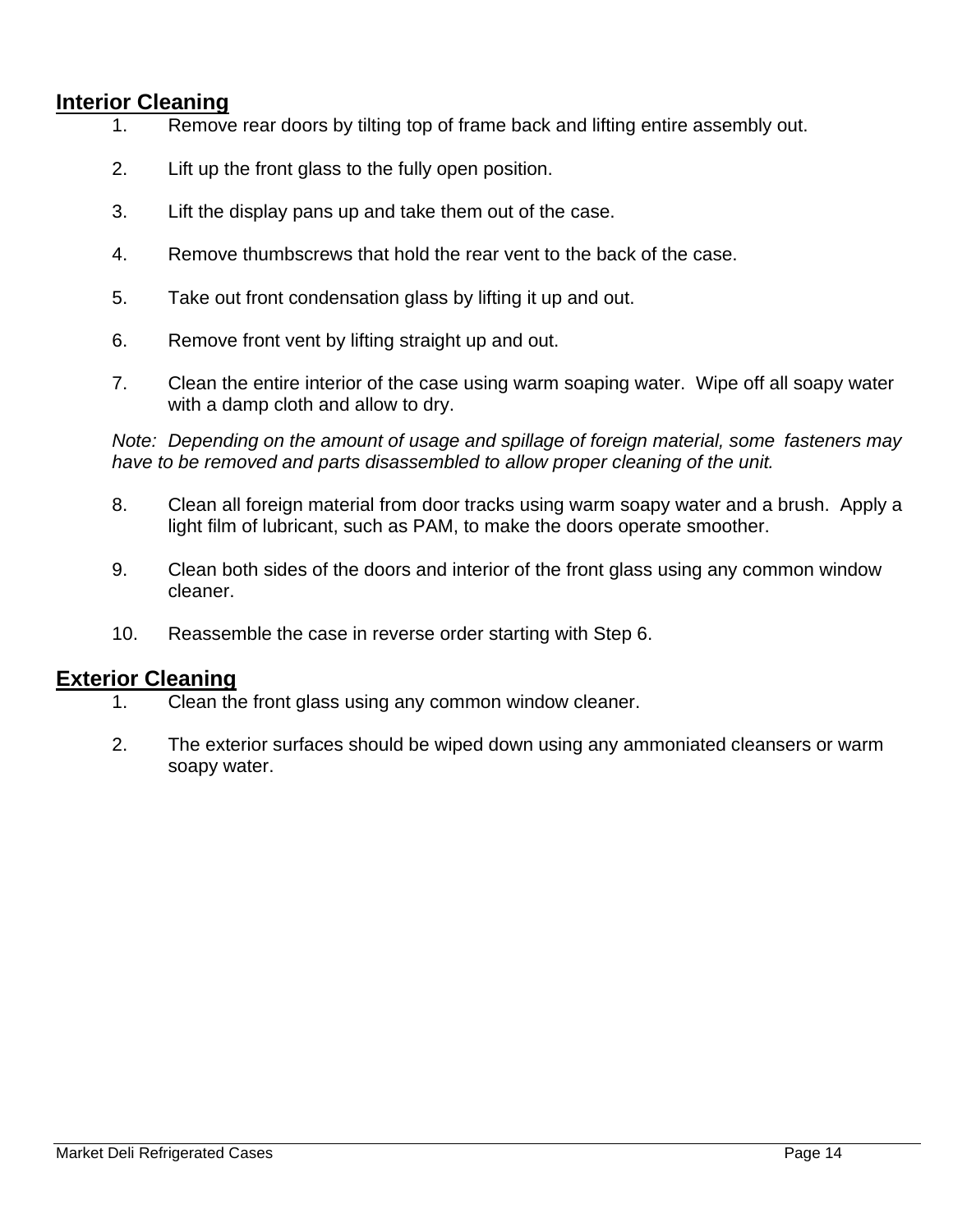# SERVICE INFORMATION

Before any service work is performed on the case, make sure all power is disconnected to the case.



Service problems or request for repair parts from authorized service agencies, trained service personnel, or owners should be referred to:

#### **Warranty/Technical Service Department Toll Free: (800) 356-4206 WI Phone (608) 424-3331 [geninfo@federalind.com](mailto:geninfo@federalind.com)**

# **. . . . . . . . . . . . . . . . . . . . . . . . . . . . . . .**

#### **Pre-Service Checklist**

You may avoid the cost and inconvenience of an unnecessary service call by first reviewing this checklist of frequently encountered situations that can cause unsatisfactory case performance.



#### **CAUTION: Before servicing case, turn off power at the main breaker of fuse box.**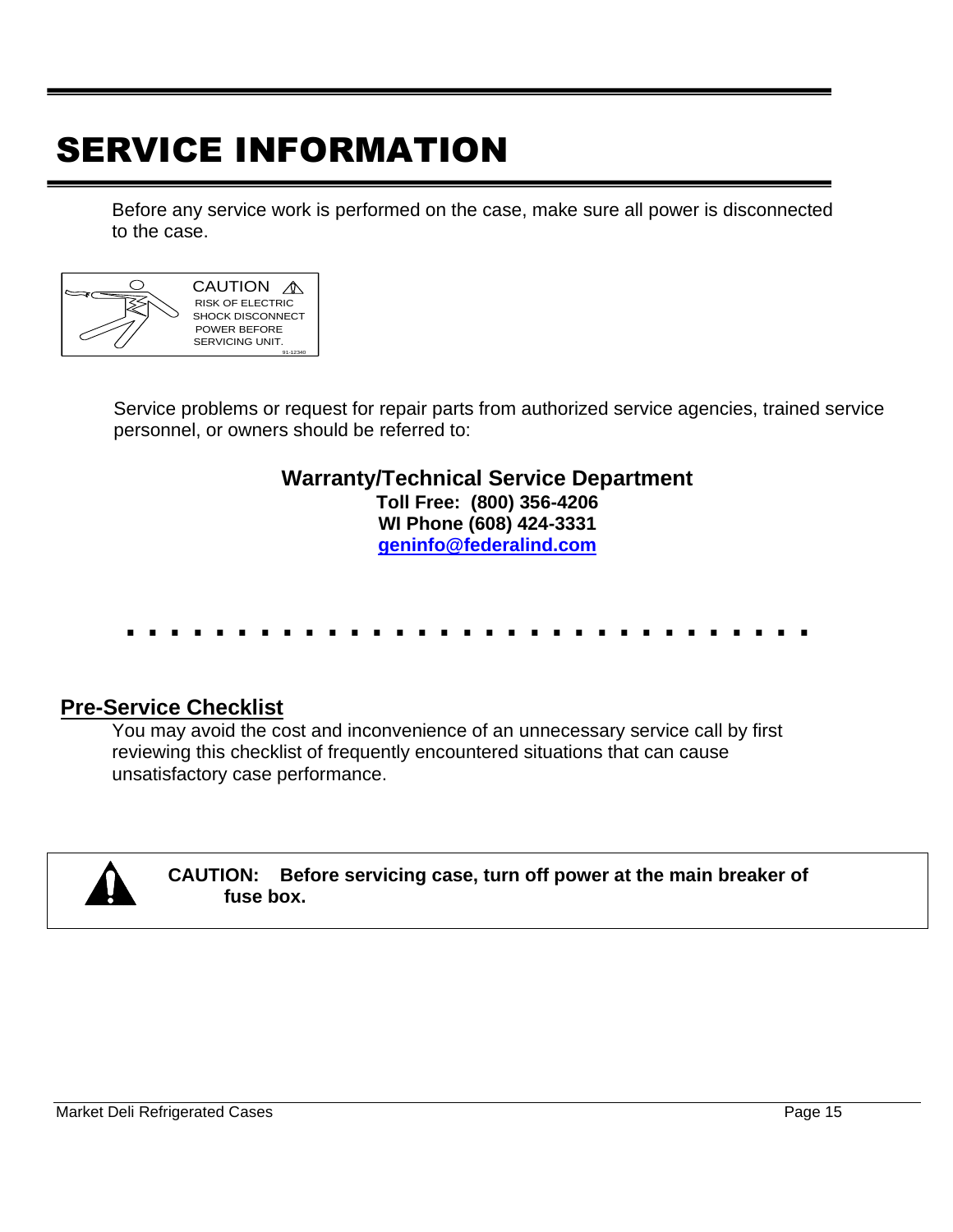#### **Pre-Service Checklist**

#### *Cases Does Not Operate*

Check for disconnected power supply.

Check for tripped breaker or blown fuse.

Check that the power switch and thermostat displays are not "off".

#### *Lights Do Not Operate*

Check that light switch is "on".

Be sure light is properly seated in the sockets.

#### *Case Temperature Too Warm*

Check that the cold air inlet and outlet slots are not blocked.

Be sure front glass is closed tightly and back doors are closed.

Check for a blocked or dirty condenser coil.

Check cold airflow. Lack of adequate cold airflow could indicate a defective evaporative fan or a blocked evaporator coil. Check that paper or foreign materials are not blocking evaporator. If the evaporator coil is blocked due to excessive frost, turn the temperature setting to "0" ("off") position for approximately one hour to defrost. Excessive frost can buildup if the case is operated with the doors open for extended periods of time.

#### *Glass Fogging*

Checkroom ambient – Case is designed to operate in an environment not to exceed 75ºF and 55% relative humidity.

Check case temperature – Case is designed to operate between 36ºF and 42ºF.

Check that the airflow is not being disturbed by a nearby fan or air duct.

Check that nothing is placed on the top of the case glass.

#### *Overflow of Condensate Evaporator*

A high wattage heater is used to eliminate the evaporator condensate. The heater shuts off automatically when the water level in the pan drops.

#### **If the pan is overflowing . . .**

Check that float moves freely inside water reservoir and activates float switch.

Check that drain line terminates properly over water reservoir.

Check room ambient conditions. Room environment should not exceed 75ºF ambient and 55% humidity conditions.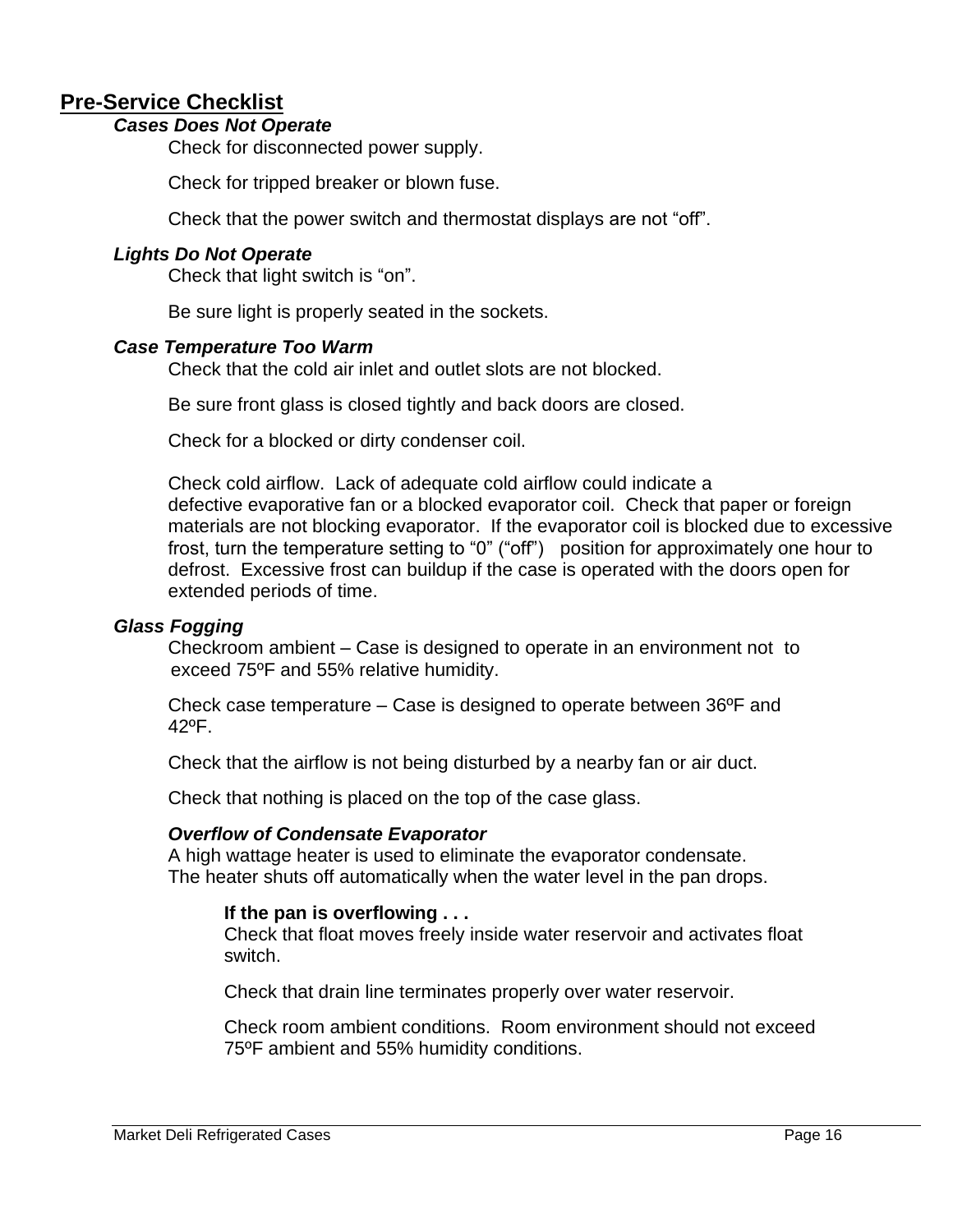#### **Special Service Situations**

There are rare occasions when the refrigerant charge must be evacuated from a case in order to perform service work. In those situations, Federal Industries recommends that the refrigerant charge be evacuated into a recovery system to prevent the possibility of hydrofluorocarbons (HFC's) from being released into the atmosphere.

If moisture or liquid is observed around or under a Federal Industries case, an immediate investigation should be made by qualified personnel to determine the source of the moisture or liquid. The investigation made should determine if the case is malfunctioning or if there is a simple housekeeping problem.

Moisture or liquid around or under a case is a potential slip/fall hazard for persons walking by or working in the general area of the case. Any case malfunction or housekeeping problem that creates a slip/fall hazard around or under a case should be corrected immediately.

# SALE & DISPOSAL

#### **Owner Responsibility**

If you sell or give away your Federal Industries case, you must make sure that all safety labels and the Installation-Service Manual are included with it. If you need replacement labels or manuals, Federal Industries will provide them free of charge. Contact the Customer Service Department at Federal Industries at (800) 356-4206.

The Customer Service Department at Federal Industries should be contacted at the time of sale or disposal of your case so records may be kept of its new location.

If you sell or give away your Federal Industries case, and you evacuate the refrigerant charge before shipment, Federal Industries recommends that the charge be evacuated into a recovery system to prevent the possibility of HFC"s from being released into the atmosphere.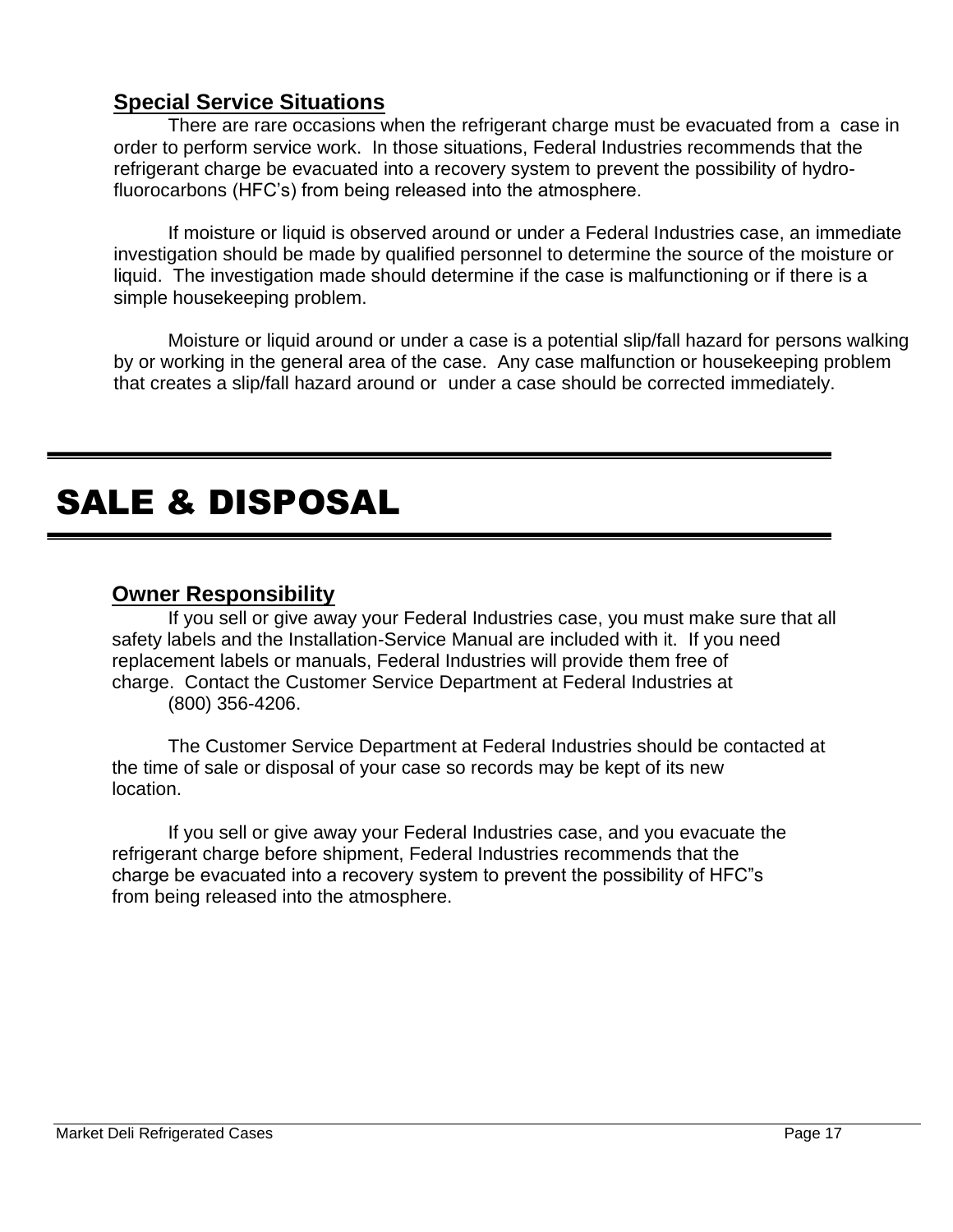# SELF-CONTAINED REFRIGERATION & ELECTRICAL DATA

| Refrigerant<br>Charge (R-134A)<br>(Before 1/20) | SQ3CD<br>24 oz. | SQ4CD<br>28 oz.                            | SQ5CD<br>30 oz. | SQ6CD<br>32 oz. | SQ8CD<br>36 oz. |
|-------------------------------------------------|-----------------|--------------------------------------------|-----------------|-----------------|-----------------|
| Refrigerant<br>Charge (R-513A)<br>(After 1/20)  | 23 oz.          | 27 oz.                                     | 27 oz.          | 31 oz.          | 34 oz.          |
|                                                 |                 | ALL MODELS ARE 120 VOLT, 1 PHASE, 60 HERTZ |                 |                 |                 |
|                                                 | <b>AMPS</b>     | <b>AMPS</b>                                | <b>AMPS</b>     | <b>AMPS</b>     | <b>AMPS</b>     |
| <b>Compressor</b><br><b>RLA</b><br><b>LRA</b>   | 7.6<br>48.0     | 9.5<br>58.8                                | 9.5<br>58.8     | 9.5<br>58.8     | 10.7<br>69.0    |
| <b>Condenser Fan</b><br><b>Motor</b>            | 0.5             | 0.5                                        | 0.5             | 0.5             | 1.3             |
| <b>Evaporator Fan</b>                           | $0.4$ ea. $(1)$ | $0.4$ ea. $(1)$                            | $0.4$ ea. $(1)$ | $0.4$ ea. $(2)$ | $0.4$ ea. $(2)$ |
| Lights                                          | 0.3             | 0.7                                        | 0.7             | 0.7             | 0.8             |
| <b>Condensate</b><br><b>Evaporator</b>          | 4.8             | 4.8                                        | 4.8             | 4.8             | 4.8             |

Refer to the rating plate data attached to the rear of the case for Maximum Fuse Size and Minimum Circuit Ampacity.

Each model is equipped with a general-purpose receptacle, which requires a separate electrical circuit of 120V, 15 Amps. This receptacle must be wired in accordance with the National Electrical Code.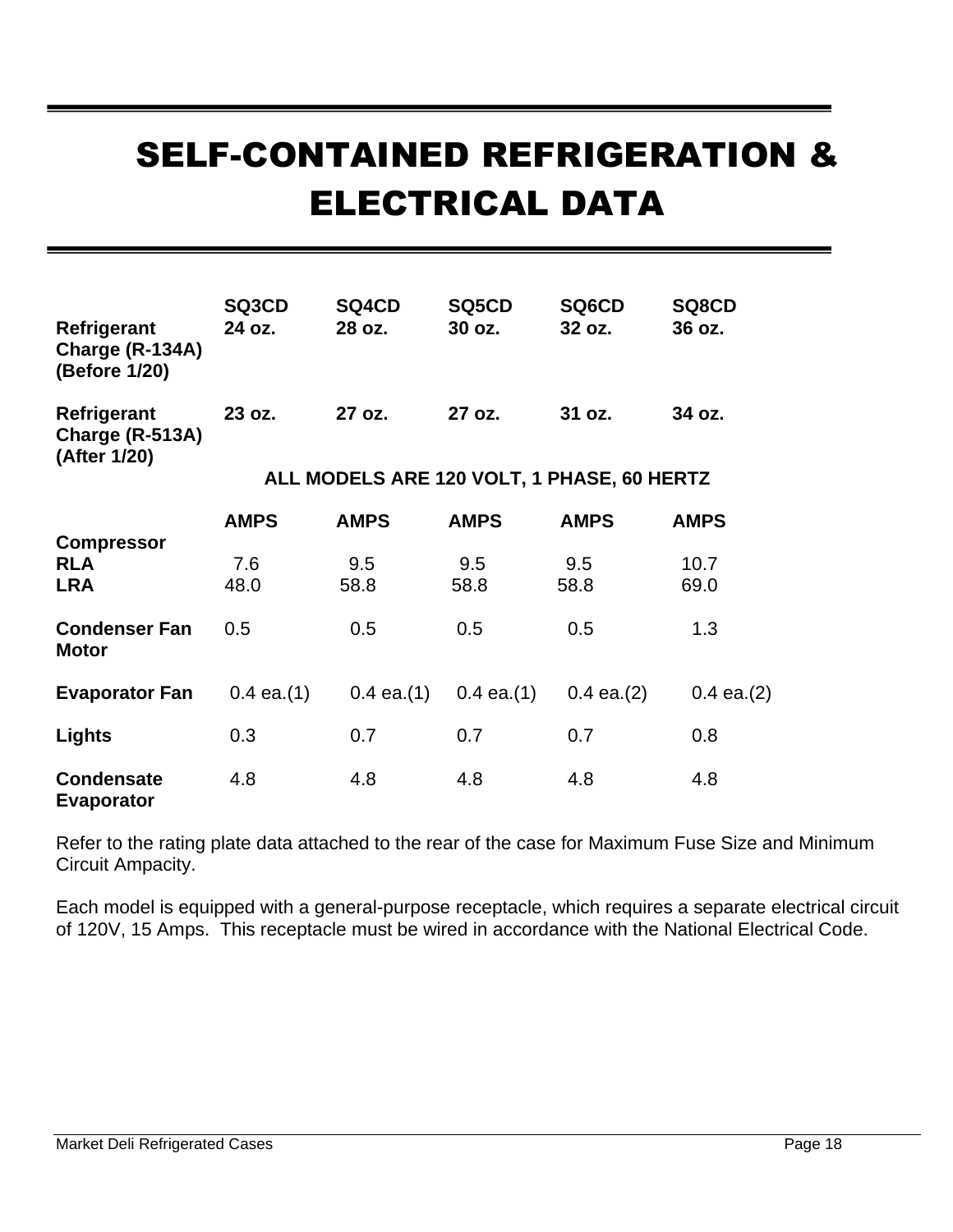# REMOTE REFRIGERATION & ELECTRICAL DATA

| Refrigerant<br>(Before 1/20)           | <b>SQ3CDR</b><br><b>R134A</b> | <b>SQ4CDR</b><br><b>R134A</b>              | <b>SQ5CDR</b><br><b>R134A</b> | <b>SQ6CDR</b><br><b>R134A</b> | <b>SQ8CDR</b><br><b>R134A</b> |
|----------------------------------------|-------------------------------|--------------------------------------------|-------------------------------|-------------------------------|-------------------------------|
| Refrigerant<br>(After 1/20)            | <b>R449A</b>                  | <b>R449A</b>                               | <b>R449A</b>                  | <b>R449A</b>                  | <b>R449A</b>                  |
|                                        |                               | ALL MODELS ARE 120 VOLT, 1 PHASE, 60 HERTZ |                               |                               |                               |
|                                        | <b>AMPS</b>                   | <b>AMPS</b>                                | <b>AMPS</b>                   | <b>AMPS</b>                   | <b>AMPS</b>                   |
| <b>Evaporator Fan</b>                  | $0.4$ ea. $(1)$               | $0.4$ ea. $(1)$                            | $0.4$ ea. $(1)$               | $0.4$ ea. $(2)$               | $0.4$ ea. $(2)$               |
| Lights                                 | 0.3                           | 0.7                                        | 0.7                           | 0.7                           | 0.8                           |
| <b>Condensate</b><br><b>Evaporator</b> | 4.8                           | 4.8                                        | 4.8                           | 4.8                           | 4.8                           |

Refer to the rating plate data attached to the rear of the case for Maximum Fuse Size and Minimum Circuit Ampacity.

Each model is equipped with a general-purpose receptacle, which requires a separate electrical circuit of 120V, 15 Amps. This receptacle must be wired in accordance with the National Electrical Code.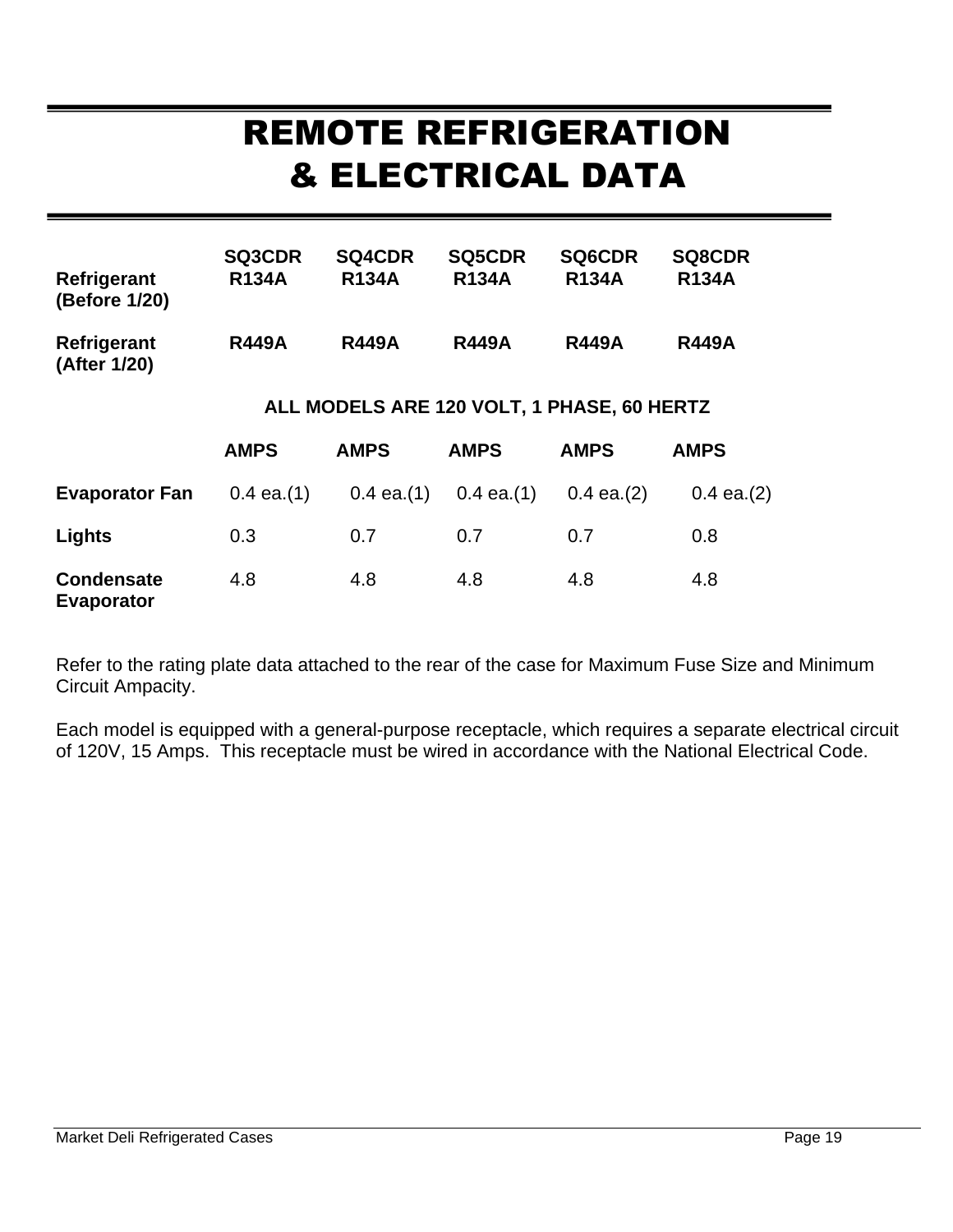#### **Electronic Expansion Valve (EEV) After 1/20 On Remote Cases Only**

A traditional TXV uses springs and a temperature bulb to open and close a valve port that controls the flow of refrigerant entering the evaporator coil. An electronic expansion valve (EEV) controls the refrigerant flow much more precisely, increasing the performance and efficiency of the refrigeration system. The EEV controls the flow of Refrigerant by opening and closing the valve port based on the response to signals sent to the EEV by an electronic controller. The electronic Control bases these signals by processing information provided from a temperature sensor and pressure transducer located on the discharge side of the evaporator coil.

These sensors monitor the evaporator superheat and protects the compressor from any liquid flood back under low superheat conditions.

#### **EEV Controller Settings**

The electronic expansion valve controller also allows the use of different types of refrigerants without the need to change the expansion valve.

The controller is set from the factory to run on 449A refrigerant and will not need any changes to the control unless another refrigerant is used.

**Note: Check your State and Local regulations for approved refrigerants for your install location. Federal Industries is not liable for any alternate refrigerants used.**

The control is located in the base of the case to the left of the electrical connection box.

#### **Note: Never change any of the other setting other than the refrigerant type. It may also be necessary to change the superheat setting only when using a different refrigerant**.



| ıl |                           |                                                            |
|----|---------------------------|------------------------------------------------------------|
|    | Indicator lights <b>O</b> | <b>Red light</b> - critical alarm (system is NOT running)  |
|    |                           | Yellow light - non-critical alarm (system running)         |
|    |                           | <b>Green light</b> - compressor on                         |
|    | OO                        | Green blinking - compressor waiting on timer to start/stop |

Changing Refrigerant

- Access the set point mode by pressing and holding the **CRYTES** button until Ctl displays on the screen.
- Use the  $\blacktriangle$  up or  $\blacktriangledown$  down arrows to advance through the available set points until rFG displays on the screen and press the **ENTER** botton.
- Use the  $\blacktriangle$  up or  $\blacktriangledown$  down arrows until the desired refrigeration displays on the screen and press and hold the **ENTER** button until rFG once again displays on the screen.

Press the **teack** to return to escape the settings menue.

#### Changing Superheat

- Access the set point mode by pressing and holding the **CRYTED** button until Ctl displays on the screen.
- Use the  $\blacktriangle$  up or  $\blacktriangledown$  down arrows to advance through the available set points until SSP displays on the screen and press the  $F$  botton.
- Use the  $\blacktriangle$  up or  $\blacktriangledown$  down arrows to set the desired superheat displays on the screen and press and hold the **ENTER** button until SSP once again displays on the screen.
- Press the **teach** to return to escape the settings menue.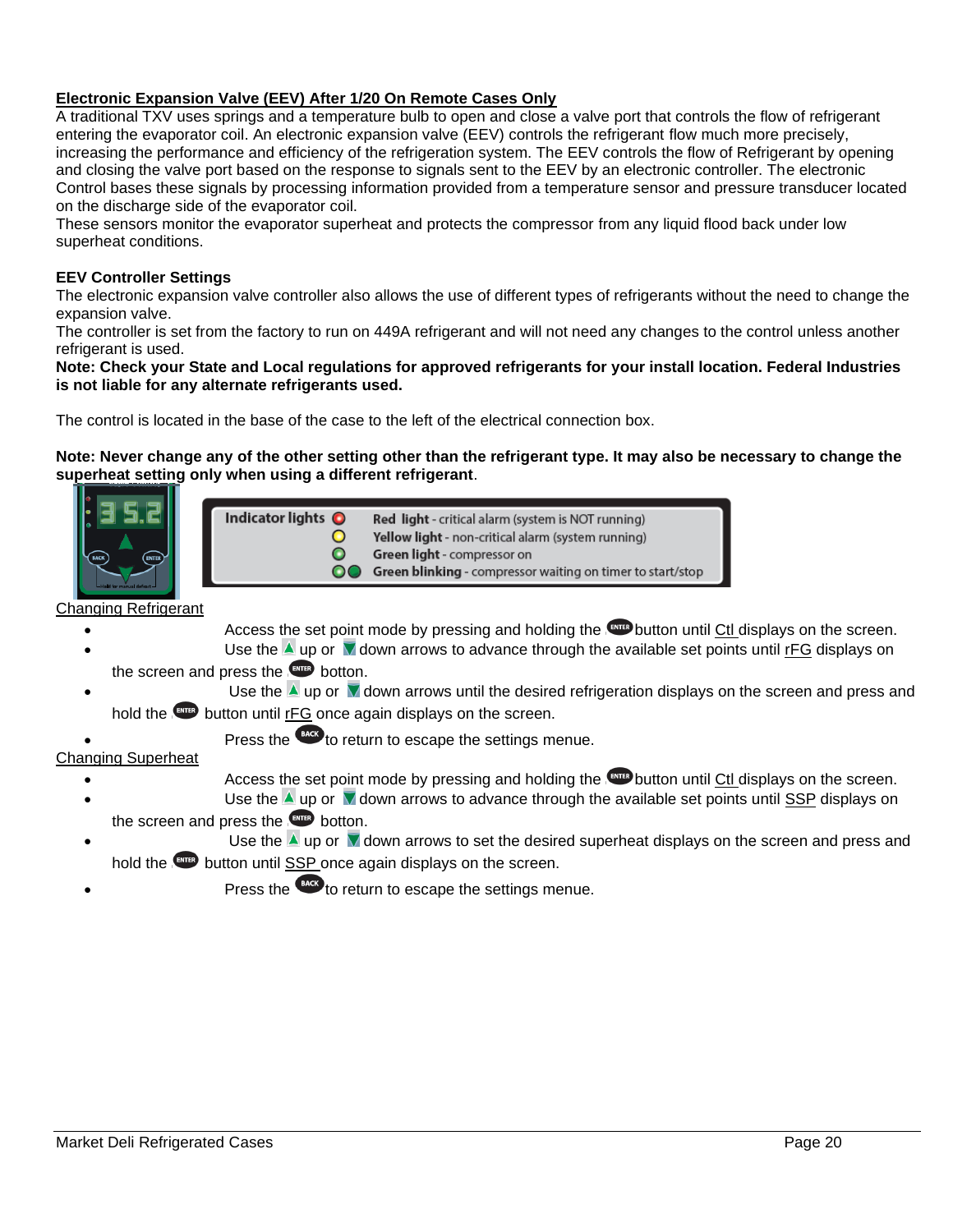# REPLACEMENT PARTS

## MODELS: SQ3CD, SQ4CD, SQ5CD, SQ6CD, & SQ8CD

| <b>Part Description</b>                                                                        |                   | <b>Part Number</b>       |                   |                   |                   |
|------------------------------------------------------------------------------------------------|-------------------|--------------------------|-------------------|-------------------|-------------------|
| <b>Refrigerated System</b><br><b>Condensing Unit</b><br>(Self-contained only)<br>(Before 6/16) | SQ3CD<br>30-13455 | <b>SQ4CD</b><br>30-12961 | SQ5CD<br>30-12961 | SQ6CD<br>30-12961 | SQ8CD<br>30-12962 |
| <b>Condensing Unit</b><br>(Self-contained only)<br>(After 6/16)                                | 30-20516          | 30-12961                 | 30-12961          | 30-12961          | 30-20517          |
| Compressor<br>(Self-contained only)<br>(Before 6/16)                                           | 30-15035          | 30-15036                 | 30-15036          | 30-15036          | 30-15037          |
| Compressor<br>(Self-contained only)<br>(After 6/16)                                            | 30-XXXXX          | 30-15036                 | 30-15036          | 30-15036          | 30-XXXXX          |
| <b>Evaporator Coil</b>                                                                         | 33-13267          | 33-13268                 | 33-13268          | 33-13269          | 33-13270          |
| <b>Expansion Valve</b><br>(All before 1/20,<br>Self-contained only after 1/20)                 | 32-12625          | 32-12625                 | 32-12625          | 32-12625          | 32-12625          |
| <b>Electronic Expansion Valve</b><br>(Remote only after 1/20)                                  | 32-21228          | 32-21228                 | 32-21226          | 32-21226          | 32-21226          |
| <b>Evaporator Fan Motor</b>                                                                    | 41-11628          | 41-11628                 | 41-11628          | 41-11628          | 41-11628          |
| <b>Evaporator Fan Blade</b>                                                                    | 72-11450          | 72-12254                 | 72-11450          | 72-11450          | 72-11450          |
| <b>Filter Drier</b>                                                                            | 32-12626          | 32-12626                 | 32-12626          | 32-12391          | 32-12391          |
| <b>Condensate Evaporator</b>                                                                   | SA-2094           | SA-2094                  | SA-2094           | SA-2094           | SA-2094           |
| <b>Liquid Line Solenoid</b>                                                                    | 32-30141          | 32-30141                 | 32-30141          | 32-30141          | 32-30141          |
| <b>EEV Control</b><br>(Remote only after 1/20)                                                 | 32-21223          | 32-21223                 | 32-21223          | 32-21223          | 32-21223          |
| <b>Temp Sensor</b><br>(Remote only after 1/20)                                                 | 32-21224          | 32-21224                 | 32-21224          | 32-21224          | 32-21224          |
| <b>Pressure Transducer</b><br>(Remote only after 1/20)                                         | 32-21225          | 32-21225                 | 32-21225          | 32-21225          | 32-21225          |
| <b>Condensate Pump</b><br>(Remote & Self-Serve)                                                | 47-15686          | 47-15686                 | 47-15686          | 47-15686          | 47-15686          |

Market Deli Refrigerated Cases **Page 21** Analysis of the United States Page 21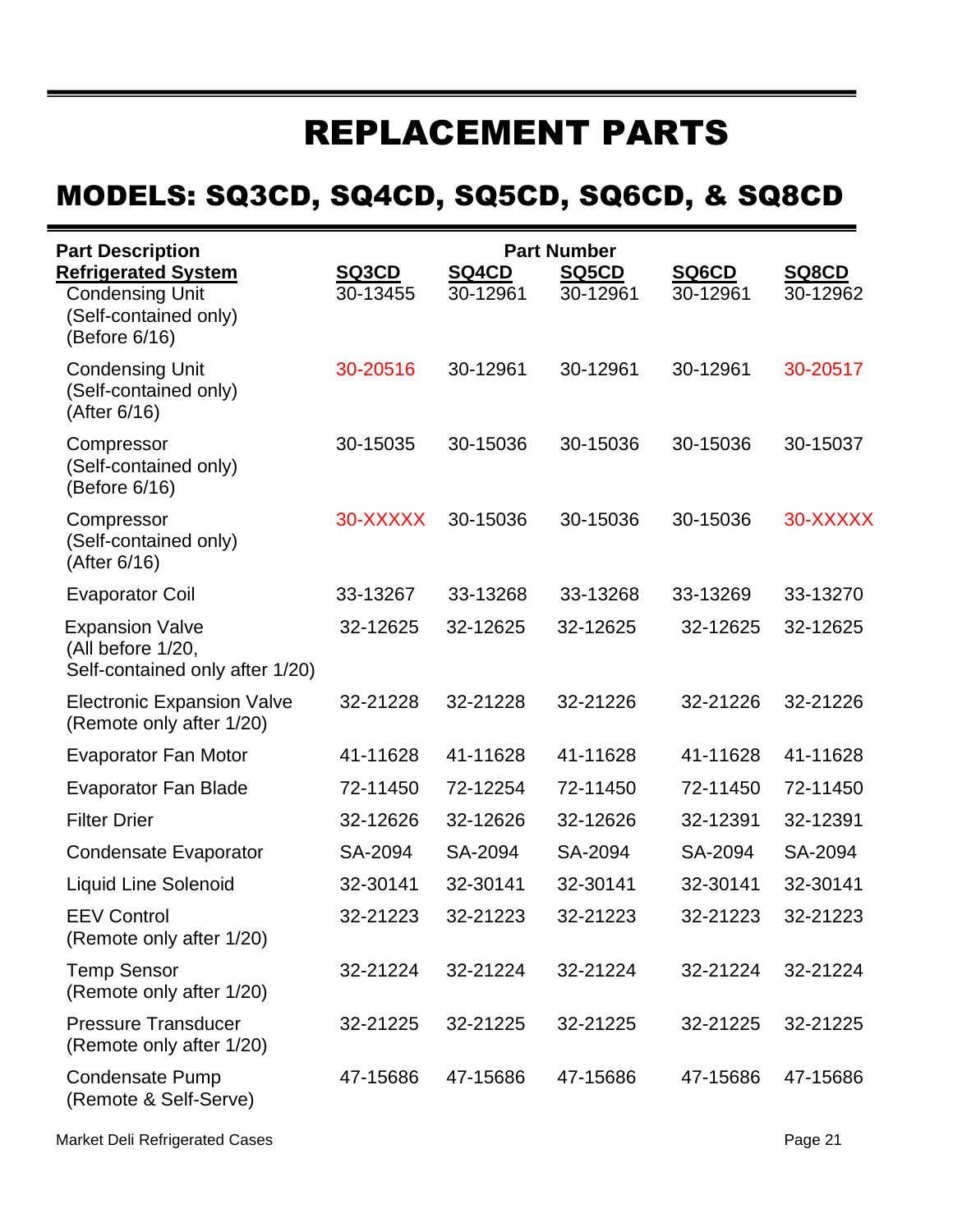#### **Electrical Components BEFORE 1/2019**

| <b>Ballast</b>                                      | 39-12902    | 39-12902    | 39-12902                            | 39-12903    | 39-12903    |
|-----------------------------------------------------|-------------|-------------|-------------------------------------|-------------|-------------|
| <b>Light Bulb</b>                                   | 42-11069    | 42-11070    | 42-15440                            | 42-11071    | 42-11070    |
| <b>Light Socket</b>                                 | 42-12776    | 42-12776    | 42-12776                            | 42-12776    | 42-12776    |
| Ribbon Cable (8 Pin)                                | 41-13767    | 41-13767    | 41-13767                            | 41-13767    | 41-13767    |
| OBS Ribbon Cable (12 Pin) 41-13766                  |             | 41-13766    | 41-13766                            | 41-13766    | 41-13766    |
| <b>OBS</b> Temperature Probe                        | 41-13755    | 41-13755    | 41-13755                            | 41-13755    | 41-13755    |
| <b>OBS</b> Logic Board                              | 41-13744    | 41-13744    | 41-13744                            | 41-13744    | 41-13744    |
| <b>OBS Relay Board</b>                              | 41-13745    | 41-13745    | 41-13745                            | 41-13745    | 41-13745    |
| <b>OBS Parts Listed Above</b><br><b>Replaced By</b> | SA5963      | SA5963      | SA5963                              | SA5963      | SA5963      |
| <b>Electrical Components AFTER 1/2019</b>           |             |             |                                     |             |             |
| Power Supply 24V                                    | 39-20986    | 39-20986    | 39-120986                           | 39-20986    | 39-20986    |
| <b>LED Light</b>                                    | 42-20871-   | 42-20871-   | 42-20871-                           | 42-20871-   | 42-20871-   |
|                                                     | 25C35       | 38C35       | 66C35                               | 42C35       | 54C35       |
| Cord LED                                            | 43-20860-1W | 43-20860-1W | 43-20860-1W                         | 43-20860-1W | 43-20860-1W |
| Cord Jumper 6"                                      | 43-21056-1  | 43-21056-1  | 43-21056-1                          | 43-21056-1  | 43-21056-1  |
| <b>Plug Shelf</b>                                   | 43-20862-7W | 43-20862-7W | 43-20862-7W                         | 43-20862-7W | 43-20862-7W |
| <b>Receptacle Shelf</b>                             | 43-20996-W  | 43-20996-W  | 43-20996-W                          | 43-20996-W  | 43-20996-W  |
| <b>Electronic Control</b>                           |             |             | 32-19864-10 32-19864-10 32-19864-10 | 32-19864-10 | 32-19864-10 |
| <b>Temperature Probe</b>                            | 41-11066    | 41-11066    | 41-11066                            | 41-11066    | 41-11066    |
| Misc. Components                                    |             |             |                                     |             |             |
| <b>Front Curved Glass</b>                           | 50-13028    | 50-13029    | 50-15753                            | 50-12830    | 50-13831    |
| Side Glass                                          | 51-13124    | 51-13124    | 51-13124                            | 51-13124    | 51-13124    |
| <b>Condensation Glass</b>                           | 51-13161    | 51-13162    | 51-15761                            | 51-13764    | 51-13765    |
| <b>Gas Cylinder</b>                                 | 81-13660    | 81-13661    | 81-13661                            | 81-13661    | 81-13661    |
| Decal - Elec. Hazard                                | 91-10743    | 91-10743    | 91-10743                            | 91-10743    | 91-10743    |
| <b>Federal Logo Sticker</b>                         | 91-72523    | 91-72523    | 91-72523                            | 91-72523    | 91-72523    |
| Mirrored Side Glass(Left)                           | 55-13249    | 55-13249    | 55-13249                            | 55-13249    | 55-13249    |
| Mirrored Side Glass (Right) 55-13248                |             | 55-13248    | 55-13248                            | 55-13248    | 55-13248    |
| <b>Rear Door Glass</b>                              | 15-14148    | 15-14149    | 15-15762                            | 15-14150    | 15-14151    |
| <b>Condensate Hose</b>                              | 15-17337    | 15-17337    | 15-17337                            | 15-17337    | 15-17337    |

Market Deli Refrigerated Cases **Page 22** Page 22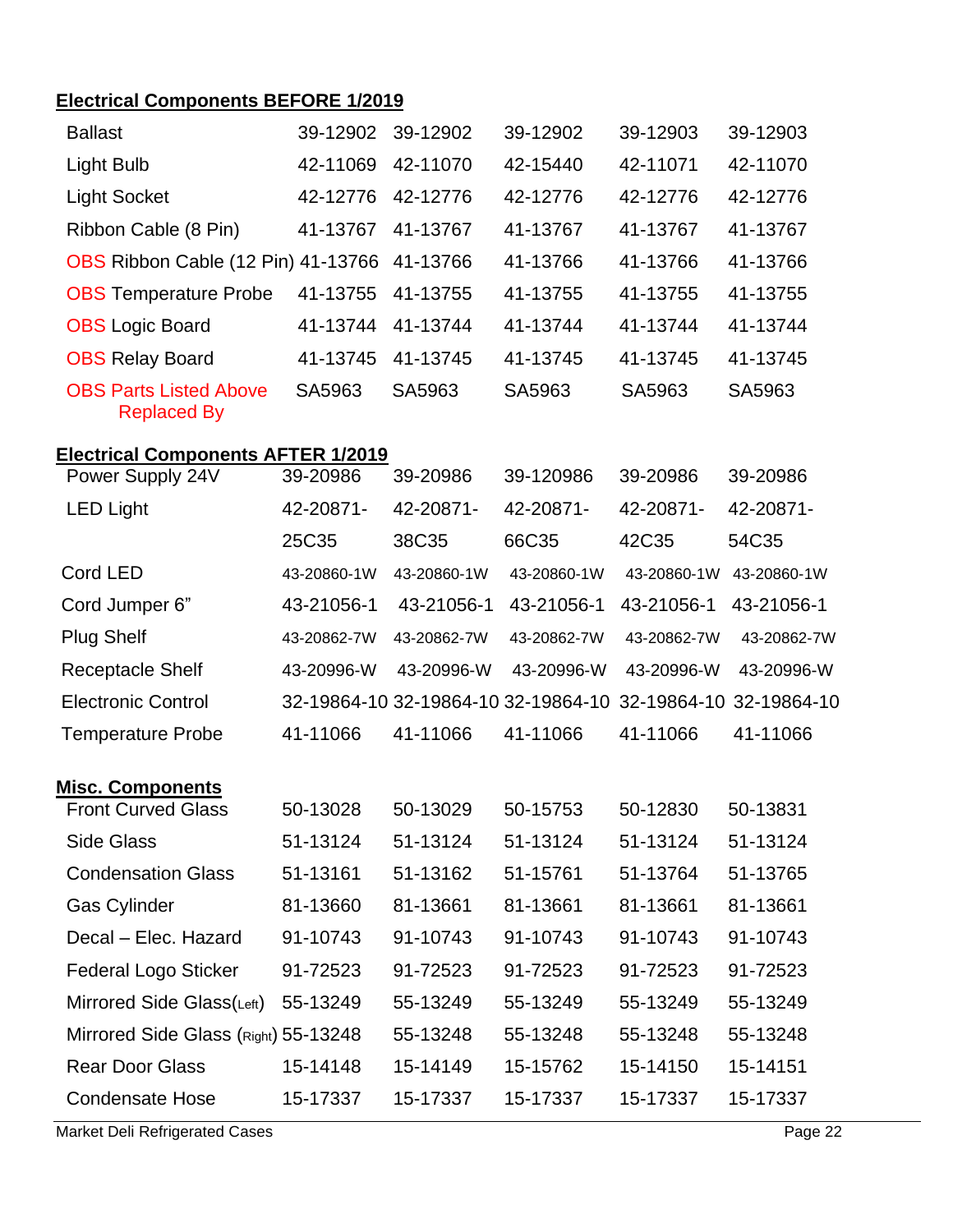## WIRING DIAGRAM - SQ3CD, SQ4CD, SQ5CD, SQ6CD BEFORE 1/2019 (SELF-CONTAINED)

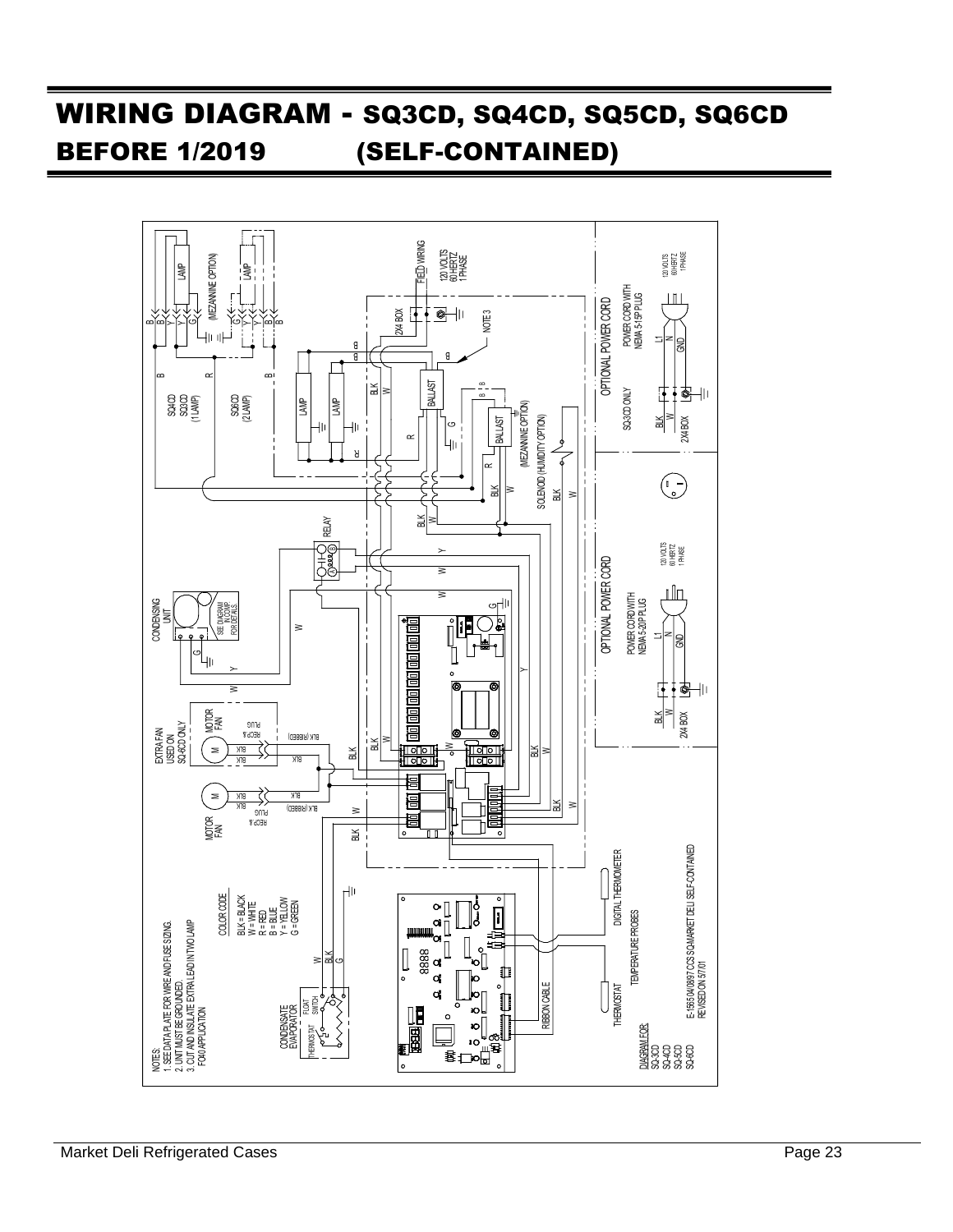## WIRING DIAGRAM - SQ8CD (SELF-CONTAINED) BEFORE 1/2019

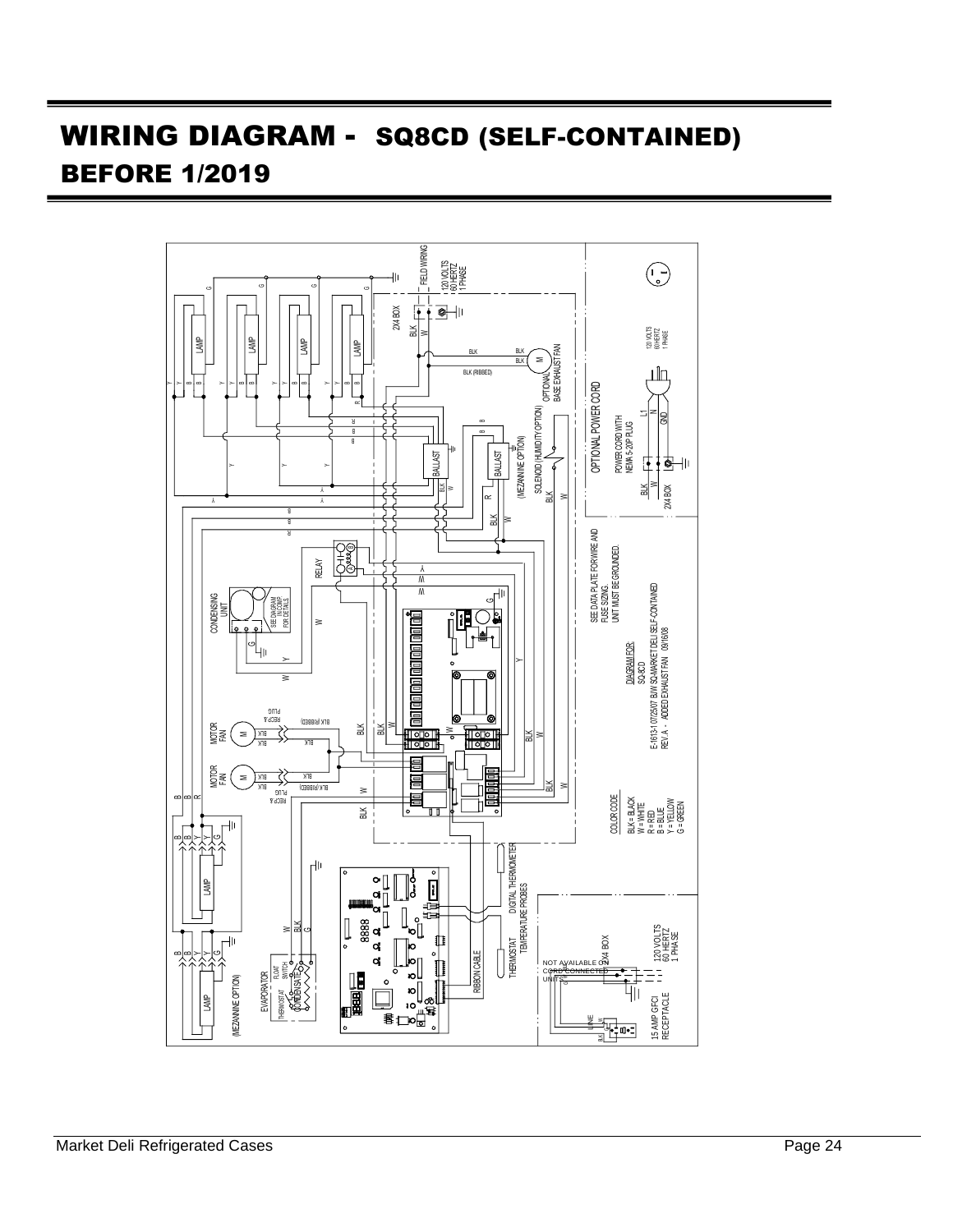# WIRING DIAGRAM - SQ3CD-R, SQ4CD-R, SQ5CD-R, BEFORE 1/2019 SQ6CD-R (REMOTE)

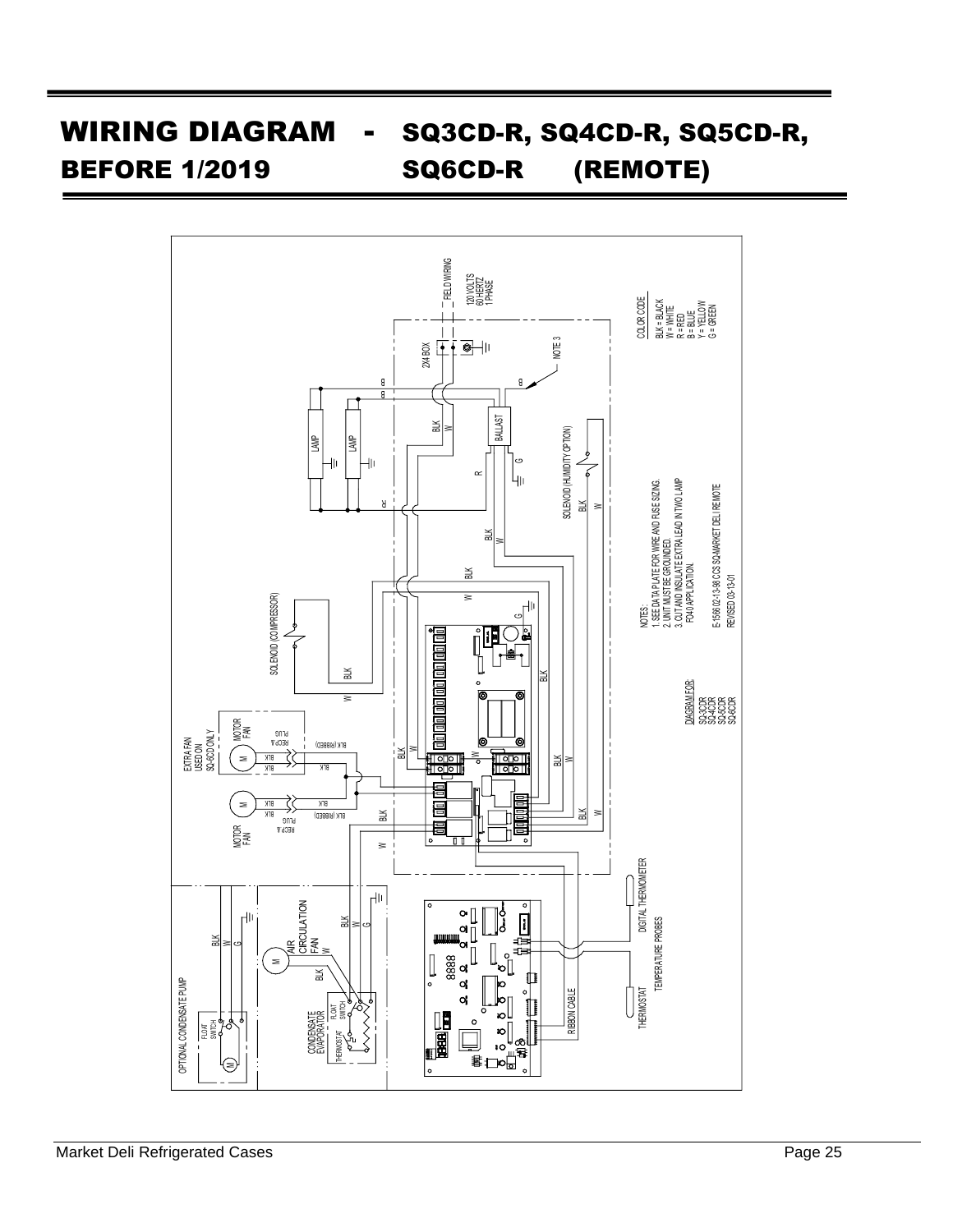## WIRING DIAGRAM - SQ8CD-R (REMOTE)

### BEFORE 1/2019

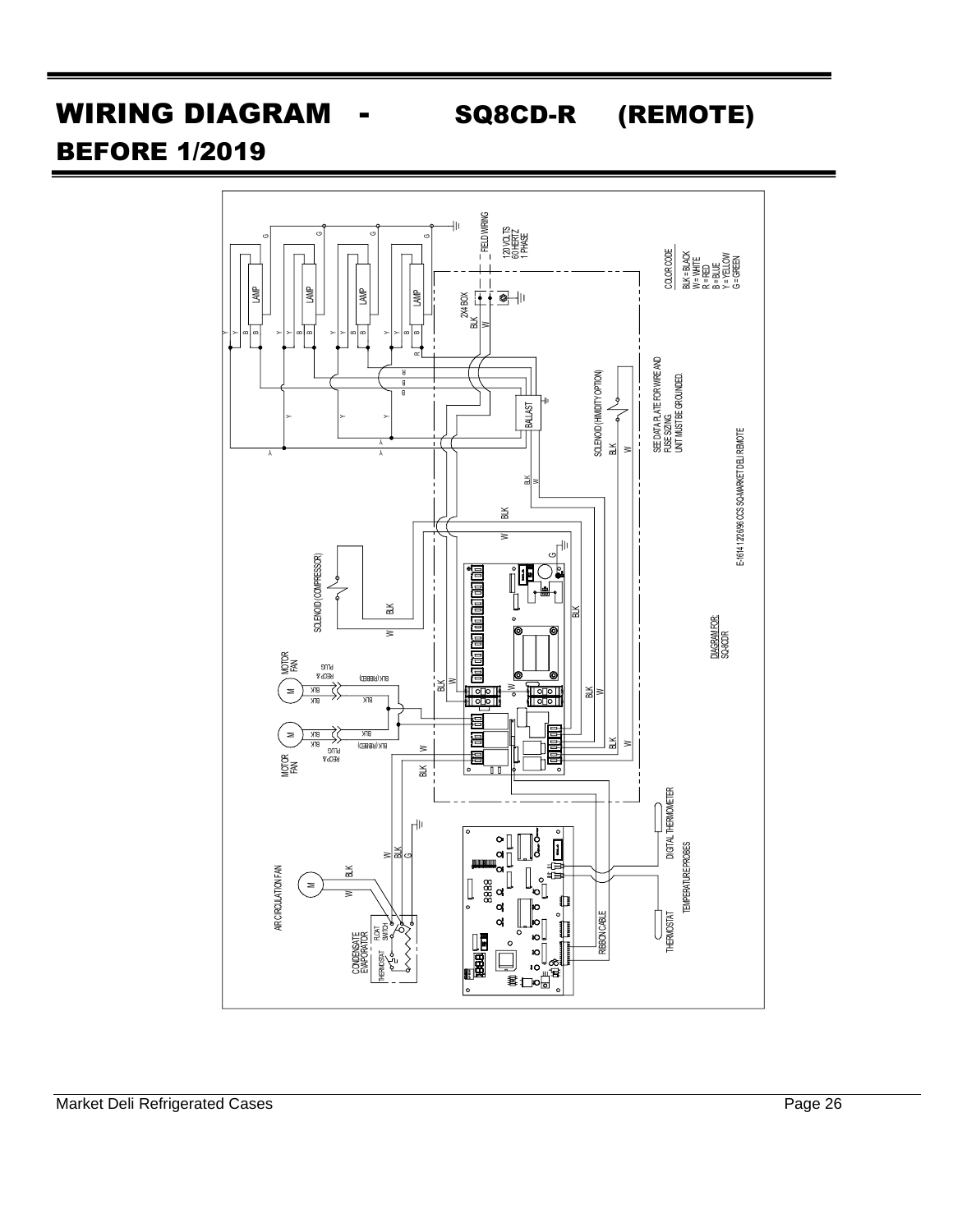### WIRING DIAGRAM - RECEPTACLE

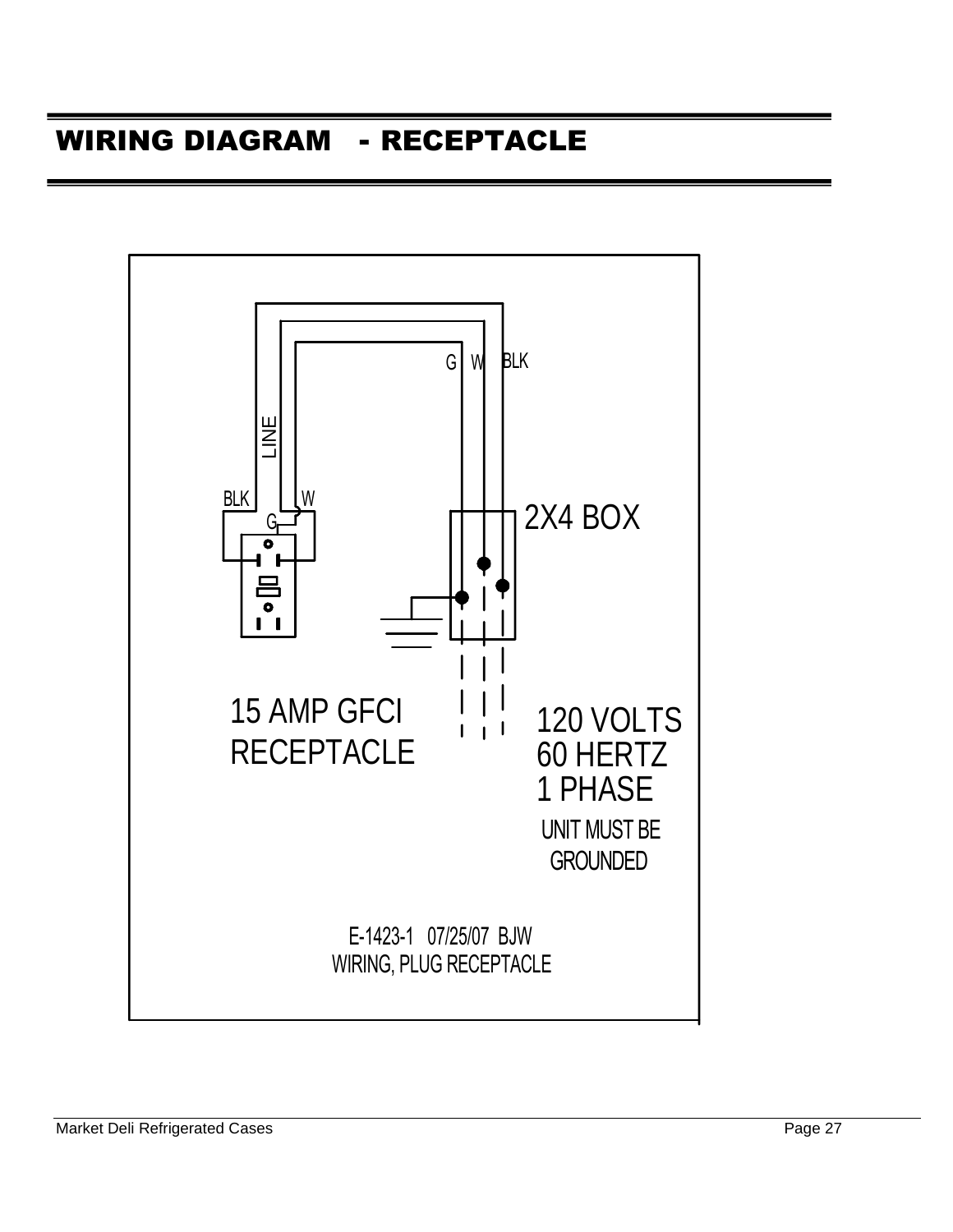## WIRING DIAGRAM - SQCD, SQCB (SELF-CONTAINED) AFTER 1/2019

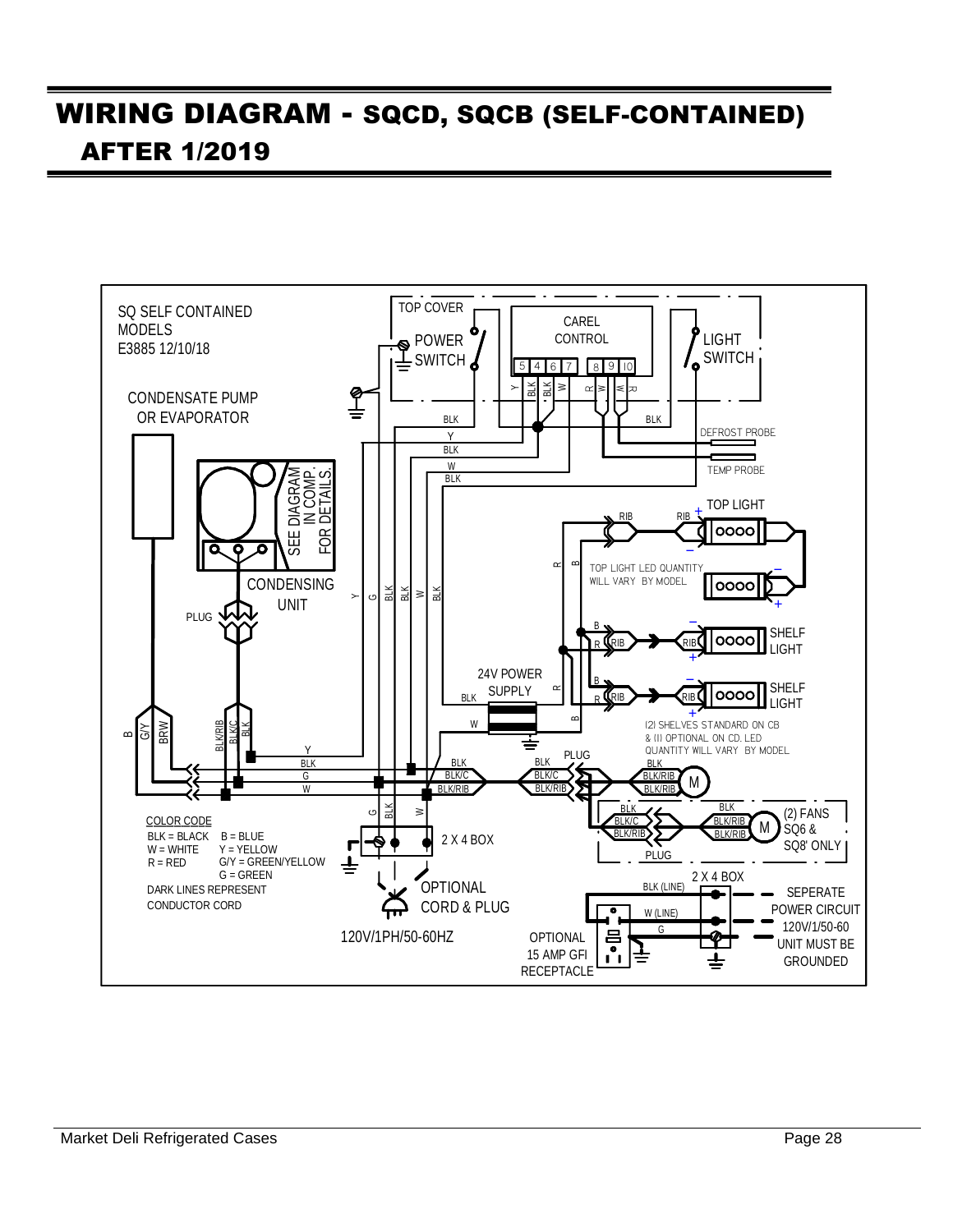## WIRING DIAGRAM -SQCD, SQCB (REMOTE) AFTER 1/2019, BEFORE 1/2020

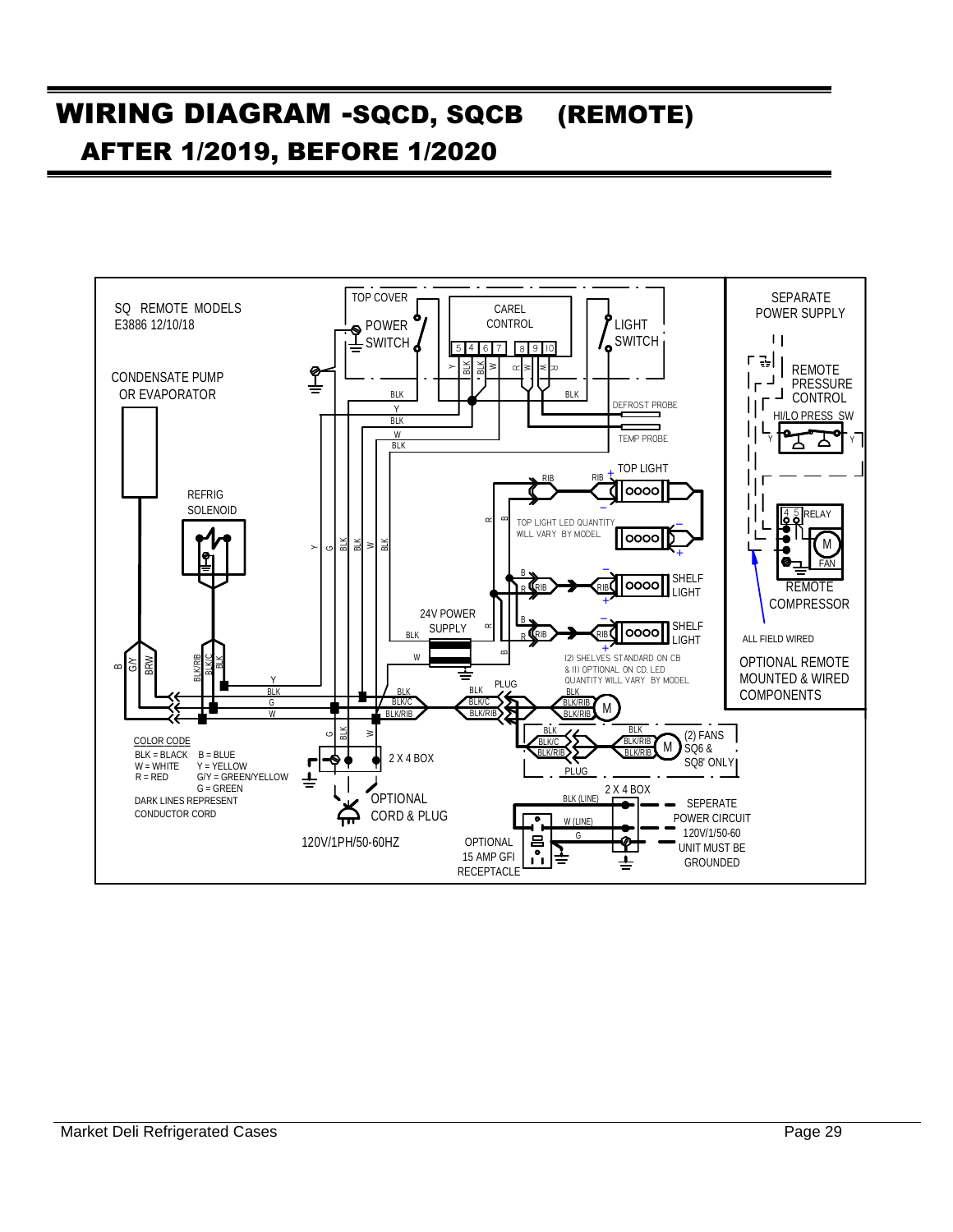## WIRING DIAGRAM -SQCD, SQCB (REMOTE W/EEV) AFTER 1/2020

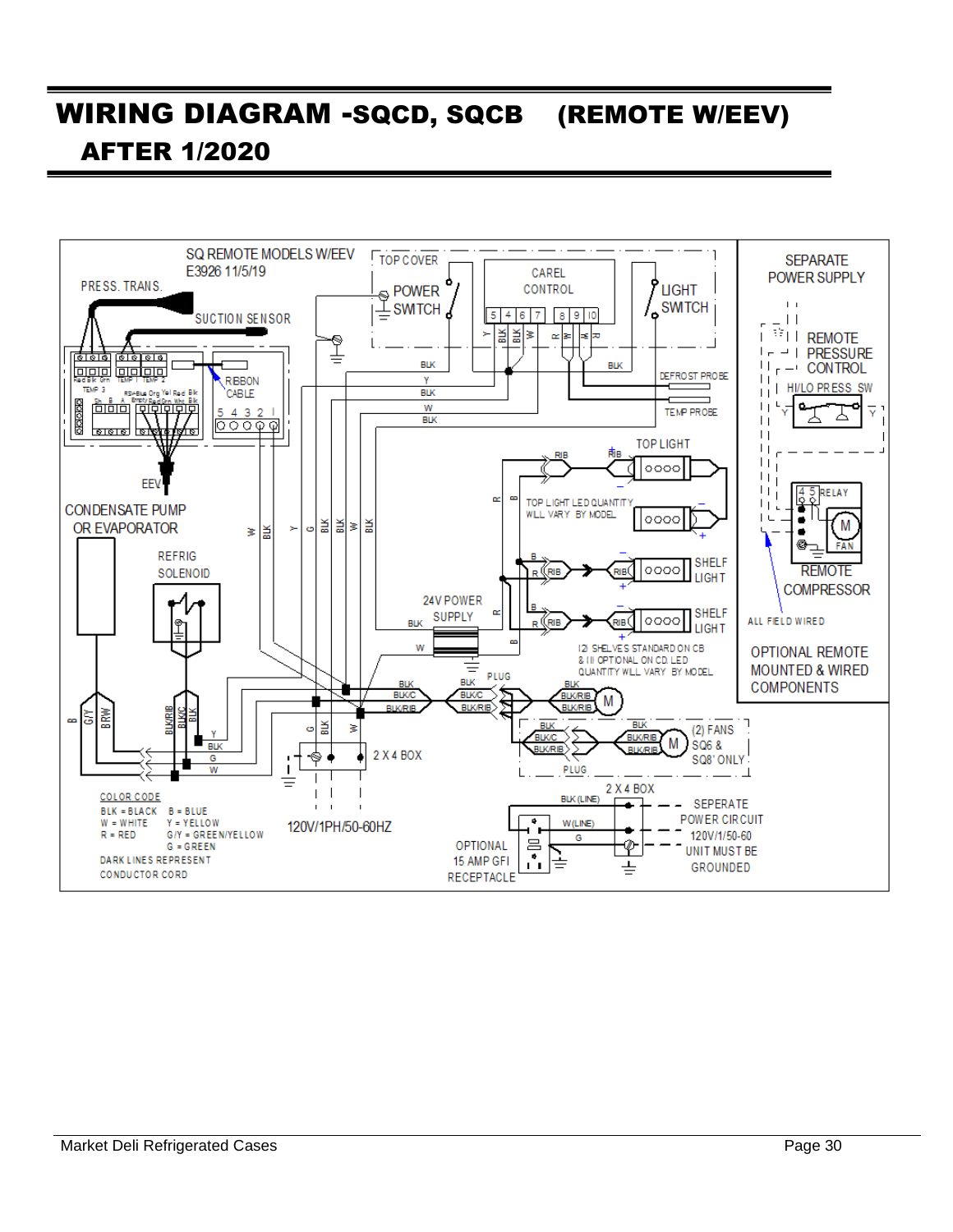### WIRING DIAGRAM -SQCD, SQCB (SELF-CONTAINED) W/ RETROFIT CAREL CONTROL AFTER 1/2019

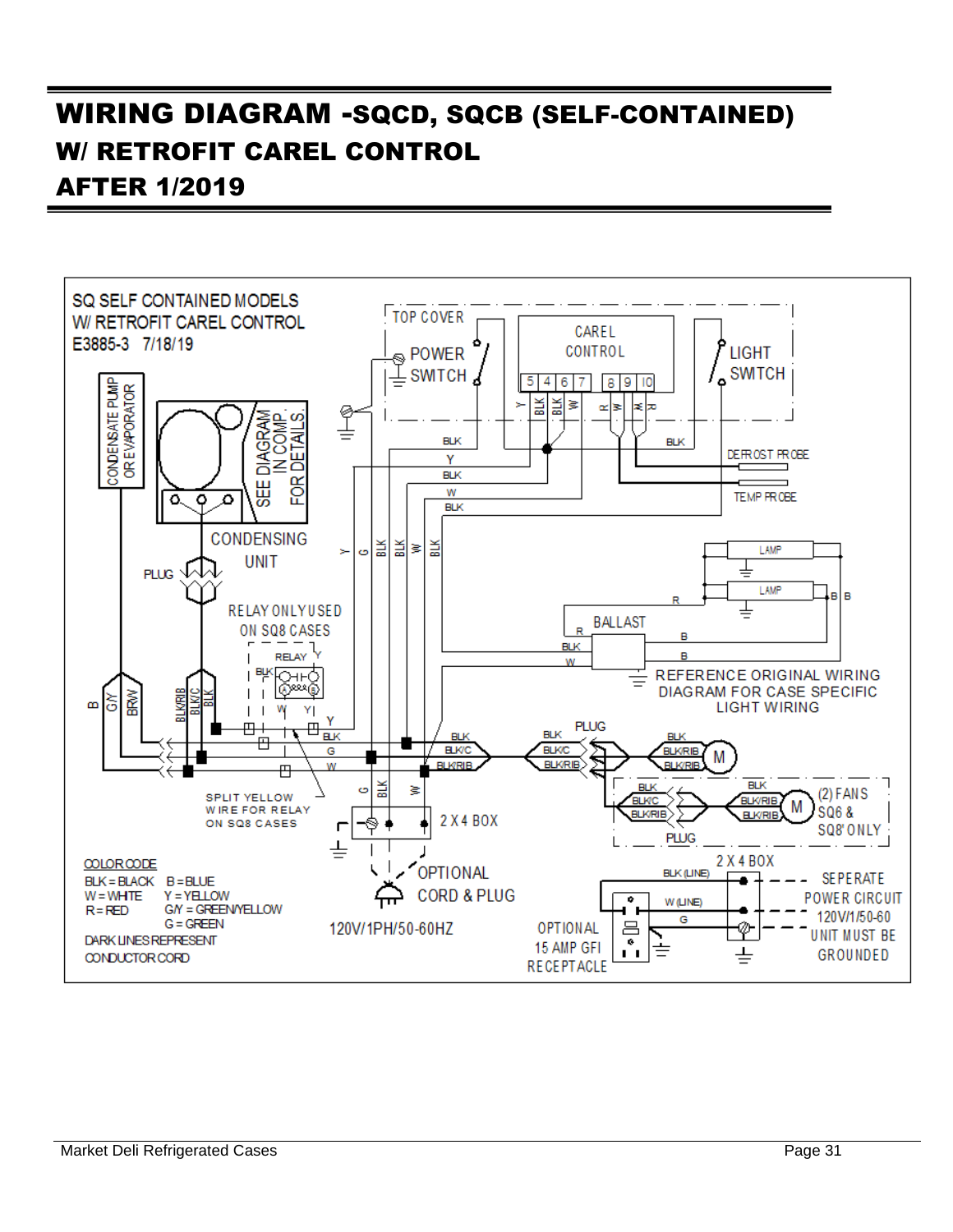| <b>REV</b>   | <b>CHANGE RECORD</b>                                                                                                  | <b>APP'D</b> | <b>DATE</b> | ECN# |
|--------------|-----------------------------------------------------------------------------------------------------------------------|--------------|-------------|------|
| B            | LED LIGHT UPDATE & CAREL CONTROL CHANGE                                                                               | <b>SES</b>   | 12/11/18    | 3380 |
| $\mathbf{C}$ | COMBINED REPLACEMENTS PARTS LISTS NOTED S.C. SPECIFIC                                                                 | <b>ADC</b>   | 7/17/19     | 3513 |
|              | PARTS ON LIST, ADDED SA5963                                                                                           |              |             |      |
| D            | CHANGED SC REF TO R513 FROM R134A & REM REF TO R449 FROM<br>R134A, ADDED REM EEV INFO, UPDATED REPLACEMENT PARTS LIST | <b>ADC</b>   | 11/7/19     | 3550 |
| E            | ADDED CONDENSATE PUMP TO PARTS LIST                                                                                   | <b>BJW</b>   | 9/28/20     | 3650 |
|              |                                                                                                                       |              |             |      |
|              |                                                                                                                       |              |             |      |
|              |                                                                                                                       |              |             |      |
|              |                                                                                                                       |              |             |      |
|              |                                                                                                                       |              |             |      |
|              |                                                                                                                       |              |             |      |
|              |                                                                                                                       |              |             |      |
|              |                                                                                                                       |              |             |      |
|              |                                                                                                                       |              |             |      |
|              |                                                                                                                       |              |             |      |
|              |                                                                                                                       |              |             |      |
|              |                                                                                                                       |              |             |      |
|              |                                                                                                                       |              |             |      |
|              |                                                                                                                       |              |             |      |
|              |                                                                                                                       |              |             |      |
|              |                                                                                                                       |              |             |      |
|              |                                                                                                                       |              |             |      |
|              |                                                                                                                       |              |             |      |
|              |                                                                                                                       |              |             |      |